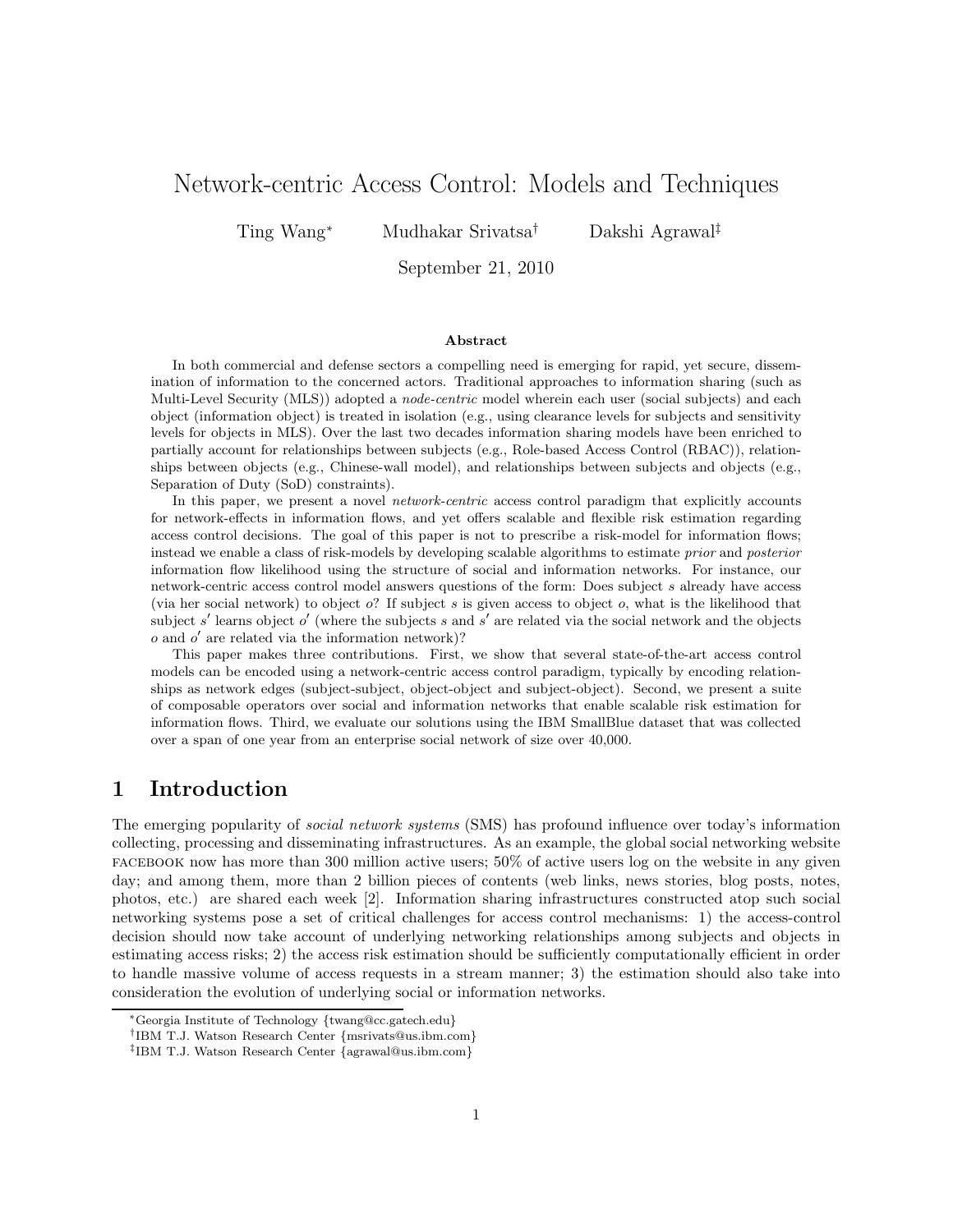In facing such challenges, the traditional *node-centric* access control paradigm, however, has demonstrated its severe limitations. For example, the grant of access privilege should no longer be solely determined by simple comparison between the classification of the object  $o$  and the trustiness of the subject  $s$ ; rather, one has to take account of the networking relationships among s and relevant subjects  $\mathcal{N}(s)$ , and that among o and relevant objects  $\mathcal{N}(o)$ :

- 1) prior information flow estimation: does s already have potential access to o through the channels between s and  $\mathcal{N}(s)$  and that between o and  $\mathcal{N}(o)$ ?
- 2) posterior information flow estimation: how would the decision of granting or denying access of o to s potentially affect the access privileges with respect to objects  $\mathcal{N}(o)$  and subjects  $\mathcal{N}(s)$ ?
- 3) evolved information flow estimation: how would the evolution of social or information network possibly affect the access risks?

The node-centric access control paradigm are inherently unable to answer these questions.

Therefore, in this paper, we advocate a shift from the *node-centric* paradigm to a *network-centric* paradigm: 1) we use networks to model both the relationship among objects (information network) and that among subjects (social network), and the inter-network links between information and social networks indicate the access-control level between objects and subjects; 2) on deciding granting or denying an request of accessing o from s, the networking influence from (and to)  $\mathcal{N}(s)$  and  $\mathcal{N}(o)$  before (and after) granting or denying this request is carefully evaluated; 3) the evolution of information or social network (e.g., the classification level of an object o degrades, or the relationship between two subjects s and s' changes) propagates through both intra-network and inter-network links. Equipped with such enriched semantics, this new paradigm is able to perform prior, posterior and evolved information flow estimation.

While enabling the network-centric paradigm to desirably capture the networking influence of both information and social networks, the enriched semantics also brings non-trivial technical challenges: for real-life networks comprising of thousands or even more nodes, 1) how to efficiently evaluate the networking influence of  $\mathcal{N}(s)$  and  $\mathcal{N}(o)$  to s and o? 2) how to efficiently update the access level with respect to  $\mathcal{N}(s)$  and  $\mathcal{N}(o)$ after a request to o from s is granted? 3) how to efficiently propagate the evolution of a part of the network to the whole network?

We address this set of scalability problems in a fully distributed manner. We present a suite of composable operators over social and information networks that enable scalable risk estimation for information flows. We show that, both theoretically and empirically, our solutions are distributed, scalable, and quality-guaranteed. It is worth emphasizing that all our experiments were performed over two real datasets, one corresponding to the social network of a subset of IBM employees who participated in the SMALLBLUE project [18], which involving more than 40,000 individuals, the other corresponding to the information network of archived bookmarks tagged by the individuals appearing in the first dataset, which contains 20,870 bookmark records, relevant to 7,819 urls.

The remainder of the paper is organized as follows. Section 3 formalizes the model of network-centric access control and the library of basic operations. Section 4 details our solution to implementing the basic operators. Section 5 introduces a set of operations that can be readily constructed by composing the set of basic operators. An experimental evaluation regarding our solution is presented in Section 7. The paper is concluded in Section 8.

## 2 Background

In this section, we give an overview of our network-centric access control model. We start with introducing fundamental concepts underlying risk-based access control, present the variety of traditional node-centric models, and discuss their limitations in facing the ever increasing complexity of social and information networks. We then present the mathematical model of network-centric access control model and the set of basic operations. Finally, we show how the variety of traditional models can be expressed in this new framework.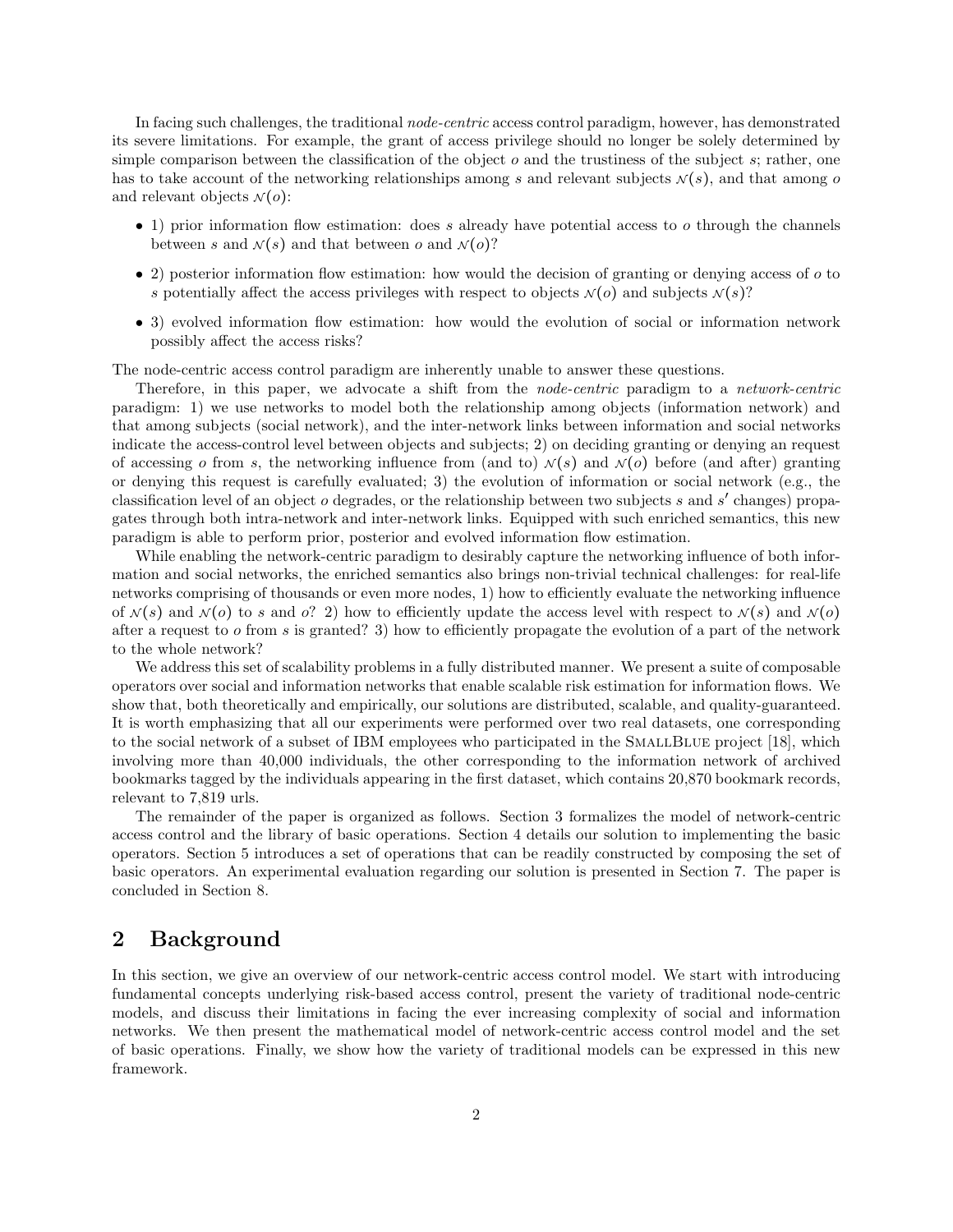### 2.1 Node-Centric Access Control

Access control is a mechanism used to manage the leakage of sensitive information through human users in information systems. One of its major design objectives is to balance the need of the information consumers in order to perform their jobs and the need of the information owner to protect their sensitive information. An access control system concerns about administrating individuals' access behavior to its managed information. We term the individuals who request access as *subjects*, and the requested information as *objects*. Without loss of generality, we model subjects and objects using discrete sets s and  $\varphi$ ; we use  $g(s \to o)$  to denote the request of a subject  $s \in \mathcal{S}$  to access an object  $o \in \mathcal{O}$ . An access control policy encodes the rules used to evaluate the qualification of s regarding o. In composing access control policies, conventional models view s and o as individual nodes, i.e., *node-centric* access control.

In its simplest form, node-centric access control can be enforced as multilevel security model (MLS), e.g., Bell-La Padula model [6]. Each object  $o$  is associated with a classification level class( $o$ ) indicating its confidentiality; while each subject s is associated with a clearance level clear(s) indicating her trustworthiness level. The binary "allow/deny" decision can be statically and independently determined for each object of and subject s by comparing their corresponding confidentiality and clearance level.

The increasing complexity of users' information needs necessitated understanding the roles of different users and the relationships among these roles. An alternative model, role-based access control (RBAC), has been proposed. In its typical form, RBAC encodes the relationships among roles using *role hierarchies*, and places restrictive rule on the potential inheritance of permission from opposing roles using *constraints*. Here, the clearance level clear(⋅) is essentially the partial order encoded by the role hierarchy and constraint. The use of RBAC to manage user privileges within a single system has been widely accepted, e.g., MICROSOFT SQL Server, FreeBSD and Solaris.

Meanwhile, the increasing complexity of information objects spurred the research on understanding and modeling relationships of objects in access control. A variety of well known models, e.g., Chinese Wall [9], were introduced. These models were designed to provide control that mitigate conflict of interest in commercial organizations; that is, no information can flow between the subjects and objects in a path that would create a conflict of interest. In such models, the classification level class(⋅) is dynamically determined.

More recently, fuzzy logic-based MLS [10] and risk-based information sharing [21] frameworks have been proposed to support risk-based access control, which are designed to adapt the classification level class( $\cdot$ ) and clearance level clear(⋅) to the dynamic environment. In a typical setting, a subject is charged certain risk tokens for an access, based on the classification level of the object and the trustiness level of the subject; each subject is periodically (say, monthly) allotted a risk budged of certain amount of tokens. The onus is on the subject to best leverage the risk budget; fixed risk-budget also offers bounds on information leakage. It has also been pointed out that the risk estimation should take account of the past access (or leakage) behaviors of the subjects; towards this end, history-based access control (HBAC) model, e.g., [14], has been proposed that accommodates such history information.

Despite the plethora of node-centric access control models, none of the notions above simultaneously model the relationships among objects (information network), that among subjects (social network), and that between objects and subjects (access/leakage history). In this paper, we attempt to propose a general access control model that incorporates all these factors in a single framework, and provide better understanding regarding the trade-off between information need and risk control.

## 3 Network-Centric Access Control Model

This section presents an overview of our network-centric access control model. We start with introducing fundamental operations underlying this model, then show how the variety of conventional access control models can be expressed in the new framework, and finally sketch the implementation of network-centric access control.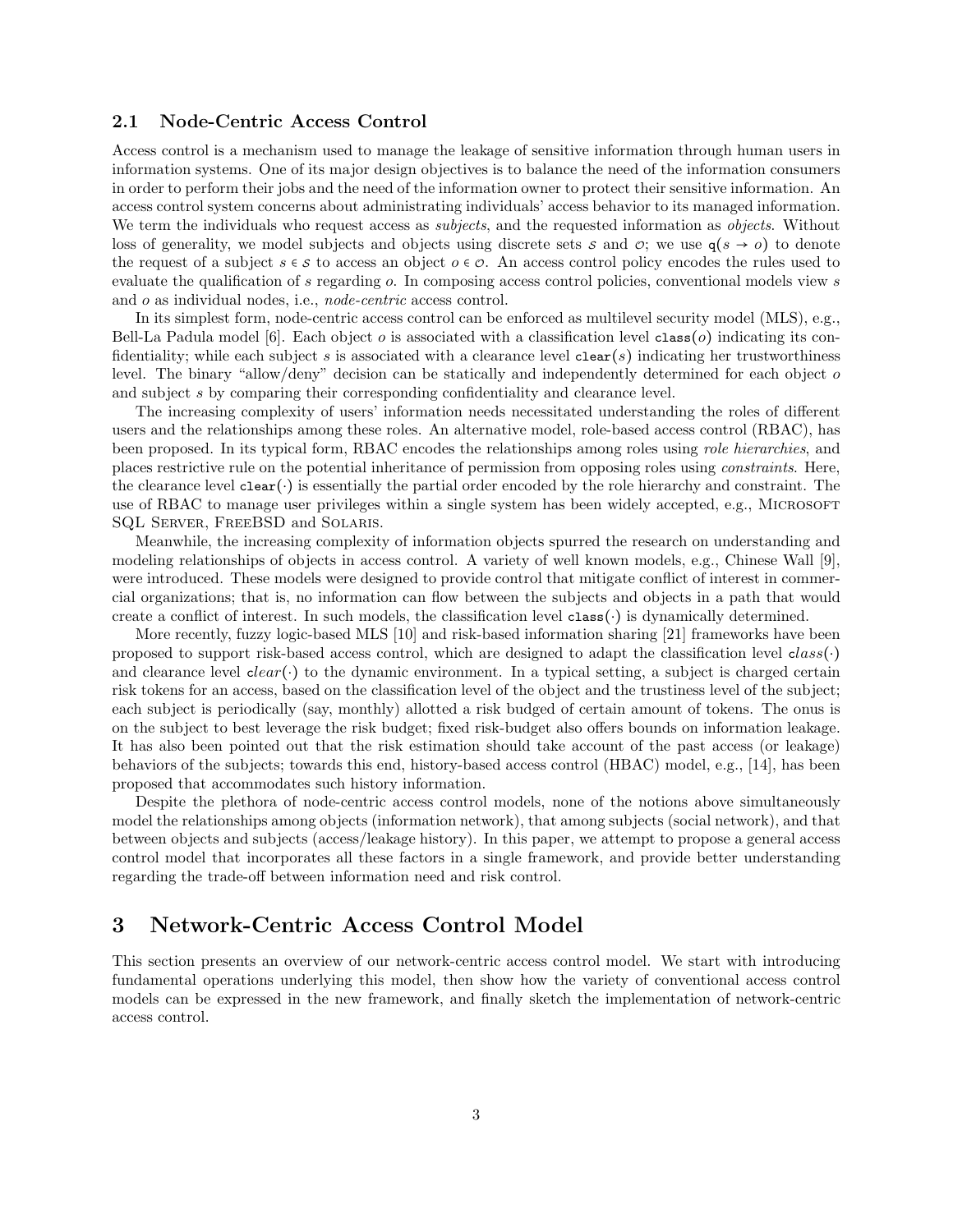

Figure 1: Model of information and social networks.

### 3.1 Fundamental Operations

The *network-centric* access control model revolutionizes conventional *node-centric* model by centering around the perspective of networking relationships among subjects and objects. The access risk estimation is no longer simply based on individual subject or object; rather, it depends on all (i) networked subjects, (ii) networked objects and (iii) relationships between them (e.g., social relationship, information inference relationship, and access relationship from subject to object). Figure 1 illustrates the model of information and social networks. Given such multi-layered network as context, evaluating the risk of an access request of a specific subject regarding a specific object should take into consideration the profound networking influence from (and to) relevant subjects and objects before (and after) granting the access privilege. Towards this end, we propose the following two fundamental operations, *prior*- and *posterior*-flow estimation.

**Prior-Flow Estimation** Prior to deciding on an access request  $(s \rightarrow o)$ , we intend to evaluate the latent information leakage risk<sup>1</sup> from  $o$  to  $s$  before the access is granted, via their networked objects and subjects. In the following, we use  $f(o \rightarrow s)$  to denote the latent information flow (leakage) from object o to subject s. Prior-flow estimation provides information regarding the risk of such latent leakage; if the risk is already above certain threshold, it might be more suitable to grant the access than to deny it for saving on access control resources. Conceivably, in addition to directly evaluating the qualification of the subject respect to the object, prior-flow estimation provides an important risk-based exception handling mechanism.

For example, in Figure 1, on evaluating  $(s_5 \rightarrow o_1)$ , one may notice that a 2-hop neighbor (friend-offriend) of  $s_5$ ,  $s_6$ , has access (indicated by the inter-network link  $\overline{o_5s_6}$ ) to an object  $o_4$ , which is semantically proximate to  $o_1$  (indicated by the inference relationship  $\overline{o_1o_4}$ ). The path  $o_1 \rightarrow o_4 \rightarrow s_6 \rightarrow s_5$  may carry sufficient information for  $s_5$  to completely infer  $o_1$ , which makes direct comparison of class( $o_1$ ) and clear( $s_5$ ) non-informative.

**Posterior-Flow Estimation** While prior-flow captures the potential leakage before an access  $(s \rightarrow o)$  is granted, posterior-flow estimation evaluates once granted, how this access would impact the information flow  $f(o' \rightarrow s')$  for objects  $o' \in \mathcal{N}(o)$  relevant to o, and subject  $s' \in \mathcal{N}(s)$  relevant to s. Formally, let  $\underline{f}(o' \rightarrow s')$ and  $\overline{f}(o' \rightarrow s')$  denote the prior and posterior information flows, before and after access  $(s \rightarrow o)$  is granted, respectively. A large difference between  $\overline{f}(o' \to s')$  and  $\underline{f}(o' \to s')$  implies that the access would significantly affect the flow  $f(o' \rightarrow s')$ . Hence, if s' is restricted to access o', the grant of  $(s \rightarrow o)$  results in a violation. Essentially, posterior-flow estimation measures the potential risk of approving an access request.

As an example, in Figure 1, the approval of access  $(s_3 \rightarrow o_4)$  may significantly change flow  $f(o_6 \rightarrow s_6)$ , given the close social relationship between  $s_6$  and  $s_3$ , and the inference relationship between  $o_6$  and  $o_4$ . If  $\text{clear}(s_6) < \text{class}(o_6)$ , the increased leakage results in a severe violation of access control policy.

Also note that social and information networks are subject to frequent updates, i.e., network evolution [16], which may easily invalidate posterior-flow estimation based on existing social and information networks. It is, therefore, necessary to equip posterior-flow estimation with the capability of incorporating predicted evolution in risk-estimation process, which we refer to as *evolved-flow estimation*.

<sup>&</sup>lt;sup>1</sup>In the following, without ambiguity, we use "information flow" and "information leakage" exchangeably.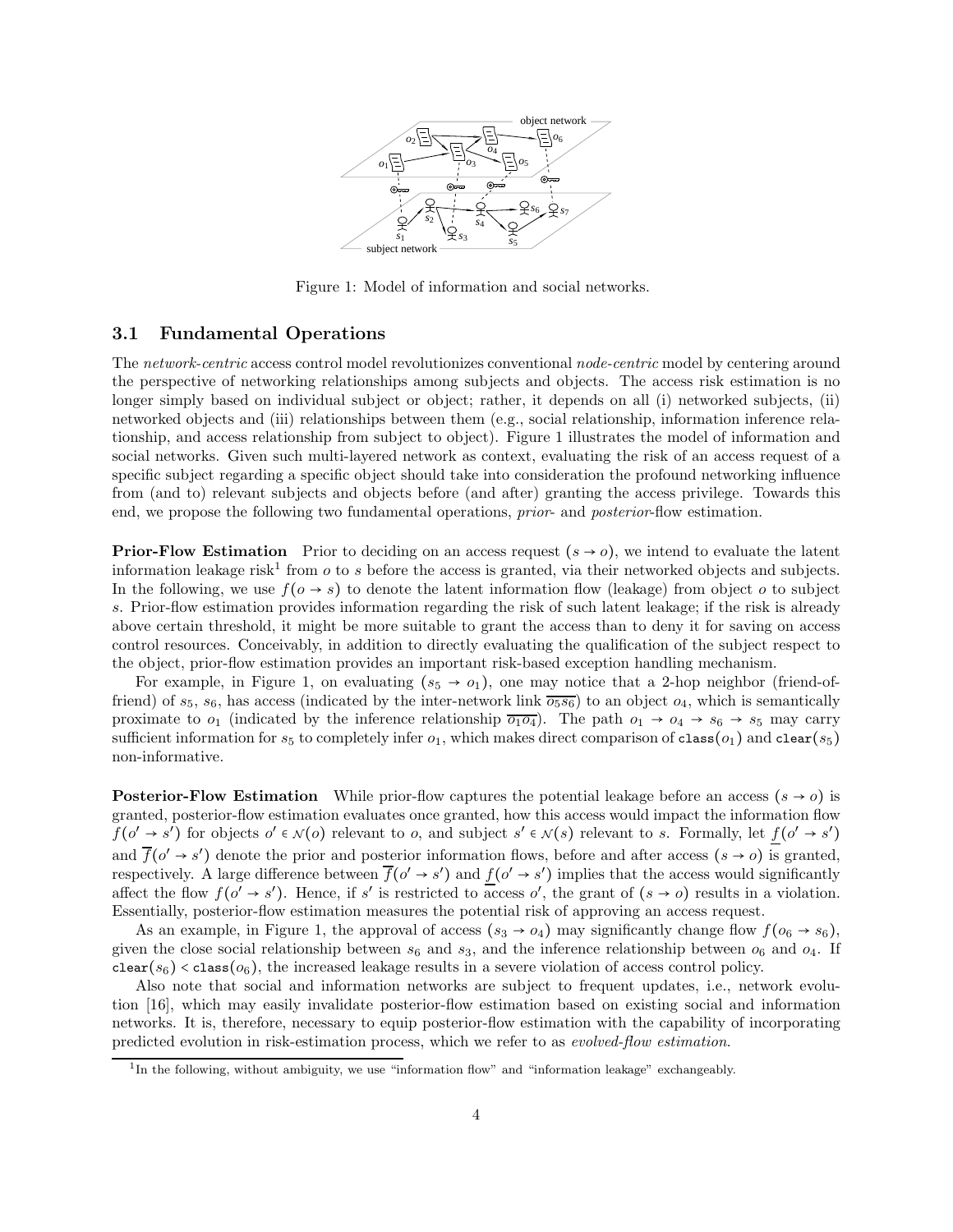### 3.2 Modeling of Networks

In the following, we introduce the mathematical modeling of basic elements of network-centric access control. We use networks to model both the relationships among objects (information network) and that among subjects (social network), and the inter-network links between social and information networks to model the relationships between subjects and objects (e.g., access or leakage history).

Specifically, the information network is represented as a directed graph  $g_I = (\nu_I, \varepsilon_I)$  with the vertices  $\nu_I$ and edges  $\varepsilon_I$  representing the set of objects and their relationships, respectively. Each edge is associated with type information indicating the relationship between the adjacent objects. Concrete examples include "mutually exclusive" relationships as in Chinese-wall policy, and semantic similarity (distance) indications between two objects.

Similarly, the social network is modeled as a direct graph  $g_S = (v_S, \varepsilon_S)$ , with  $v_S$  and  $\varepsilon_S$  representing the set of subjects and their social connections, respectively. We assume that each relationship is associated with a type. More specifically, it could be assigned from a finite set of relationship types, e.g., {friend-friend, advisor-advisee, employer-employee}, or indicates the interaction of subjects, e.g., they belong to the same corporate. Each relationship is also associated with a *disclosure rate* indicating the possibility that one subject shares (leaks) its information with the other. Conceivably, this leakage rate is correlated with the corresponding relationship type; closer relationship tends to imply higher chance of leakage. For example, in a cover story of Reuters, the wife of the head of Britain's spy agency posted information of her husband, family and friends on FACEBOOK, details which could compromise security [1]. In general, such disclosure rate might be discriminative with respect to specific objects and subjects under consideration, i.e., a function of information metadata [22] and the corresponding social relationship type. The exact modeling of leakage rate is beyond the scope of this paper.

Each inter-network link between a subject s in the social network and an object  $o$  in the information network encodes (i) the clearance/classification level of s regarding o, and (ii) the access/leakage history of s regarding o. Note that in our model the clearance/classification level is dynamically determined based on the characteristics of o and s, and the networking influences from objects  $N(o)$  relevant to o and subjects  $\mathcal{N}(s)$  relevant to s.

### 3.3 New Looks of Conventional Models

Next, we show how a variety of representative conventional access control models can be expressed under the general framework of network-centric access control. Note that we are not arguing to completely replace conventional node-centric models with network-centric model; rather, we believe that conventional access control models would be greatly enhanced under this general framework in terms of access risk estimation. Due to space constraints, we use three well-known node-centric models as concrete examples to show the compatibility of our network-centric paradigm with conventional node-centric models; more complicated models, e.g., FuzzyMLS [10] can also be readily composed under this general framework, with details referred to our technical report [5].

Multi-Level Security (MLS) Model Here, we use Bell-LaPadula (BLP) model, a classic MLS access control model, as a concrete example. In its simplest form, the policies in BLP are described by two terms, the *security attributes* of the objects concerned and the rules for access, in respect of *simple-security* and *\*-property*. BLP attaches security labels to both objects (classification level) and subjects (clearance level); the clearance/classification scheme is described in terms of a lattice. BLP also has a simple-security and a \*-property rule, which can be characterized as "no read up, no write down":

- Simple security. Read access is granted only if the subject's clearance is above the object's classification.
- ∗-property. Write access is granted only if the subject's clearance is below the object's classification.

Under the network-centric framework, the implementation of BLP is straightforward: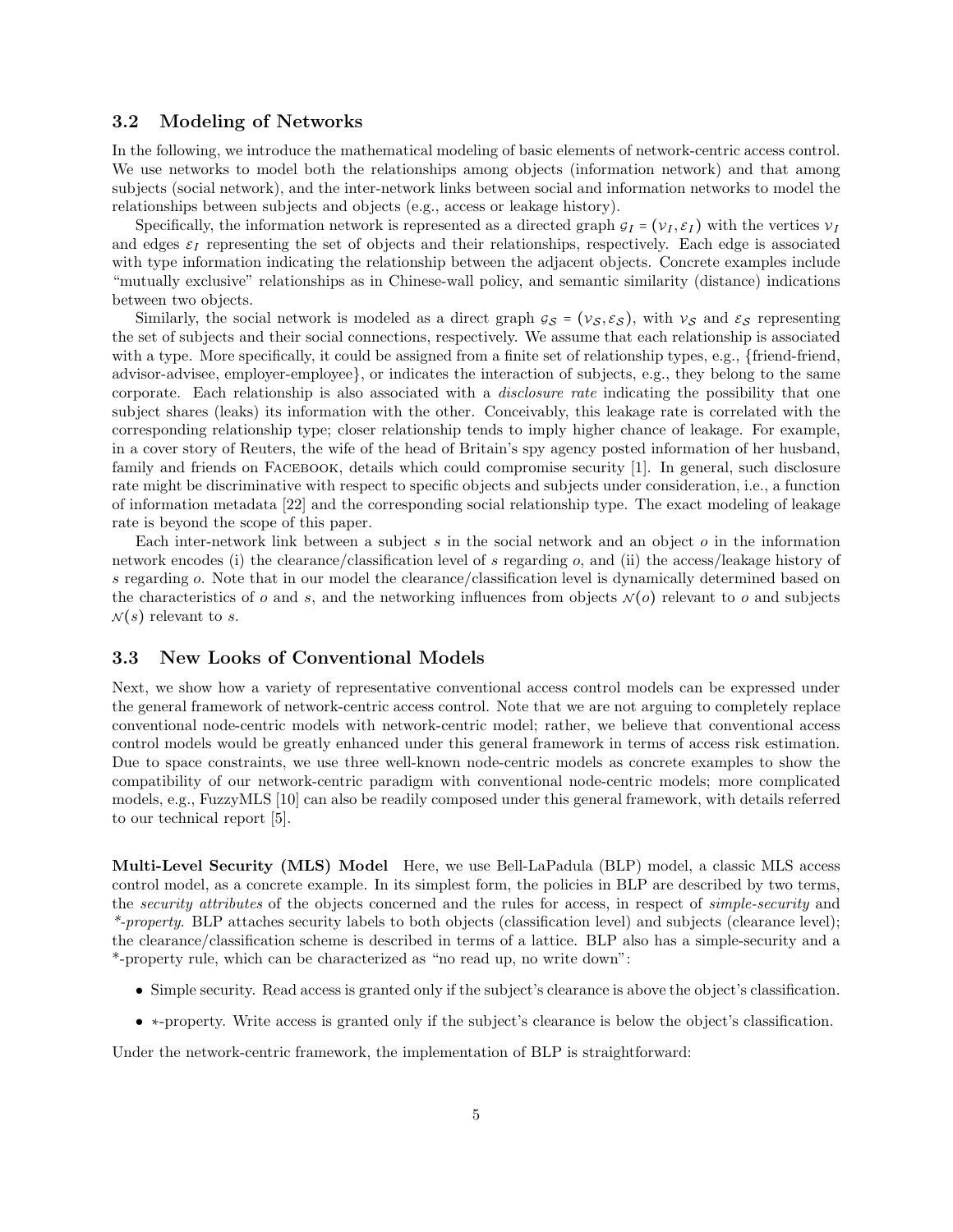- 1) The social and information networks encode the hierarchies of clearance/classification levels of all subjects and objects, respectively.
- 2) The prior-flow estimation always returns 0.
- 3) The posterior-flow estimation function returns 0 if class( $o$ )  $\leq$  clear(s) or 1 otherwise.
- 4) The risk estimation for an access request  $(s \to o)$  raises an alarm on  $\overline{f}(o \to s) f(o \to s) = 1$  for a read access, on  $\overline{f}(o \to s) - f(o \to s) = 0$  for a write access.

Role-based Access Control (RBAC) Model A standard RBAC [13] model uses the following conventional notations: s, the set of subjects,  $\pi$ , the set of *roles*, which describe authority levels, and  $\pi$ , the set of permissions, which represent the approval of access to specific objects. Access control policy can be described by the following three mappings:

- Subject assignment  $s_A \subseteq s \times \mathcal{R}$  which is a many to many subject to role assignment relation;
- Permission assignment  $PA \subseteq \mathcal{P} \times \mathcal{R}$  which is a many to many permission to role assignment relation;
- Role hierarchy  $PH \subseteq \mathcal{R} \times \mathcal{R}$  which is a partially ordered role hierarchy. Two elements  $x \geq y$  means x inherits the permissions of  $y$ .

Under the network-centric model, we intend to encode these three mappings in the social and information networks and the inter-network relationships. One implementation could be as follows:

- 1) In the social network, in addition to the set of subjects s, for each role  $r \in \mathcal{R}$ , we create a corresponding node  $n_r$ . For each  $s \in S$ , a link  $\overrightarrow{n_r s}$  indicates that s is assigned the role r, i.e., SA mapping. The subnetwork over the node set  $\{n_r\}_{r \in \mathcal{R}}$  encodes the partially ordered role hierarchy, i.e., PH mapping: two nodes  $n_r$  and  $n_{r'}$  are adjacent over the link  $\overline{n_r n_{r'}}$  iff r and r' are adjacent over the link  $\overline{rr'}$  in PH.
- 2) The information network is a node set  $\mathcal{O}$ , each  $o \in \mathcal{O}$  corresponding to an object.
- 3) The inter-network relationships between the information network and the sub-network over  $\{n_r\}_{r \in \mathcal{R}}$ encode the permission assignment PA. Each link  $\overline{on_r}$  between o and  $n_r$  indicates that the role r has access to o, and the specific access mode is contained in the type information of  $\overline{on_r}$ .
- 4) The flow (both prior and posterior) estimation function  $f(\sigma \to s)$  returns 1 if there is a directed path (the type of inter-network link must be equivalent to the requested access mode) from o to s in this two-layered network. Note that the posterior-flow estimation always returns 1 under this setting.
- 5) The risk estimation for an access request  $(s \to o)$  raises an alarm on  $\overline{f}(o \to s) f(o \to s) = 1$ .

Chinese-wall and Variants Unlike other conventional access control models, Chinese-wall model [9] and its variants futher take into consideration temporal information, such as the access history of subjects regarding the objects concerned. In a simplified Chinese-wall model, each object  $\sigma$  is associated with two label  $x<sub>o</sub>$  indicating the commercial database holding  $o$ , and  $y<sub>o</sub>$  indicating its *conflict of interest class*. The basic Chinese-wall policy essentially states that subjects are only allowed to access object that is not held to any other objects they have accessed. The access control policies can be described as:

• Simple security. An access  $(s \to o)$  is granted only if o has the same label  $x_o$  as an object o' already accessed by s, i.e., within the wall, or has an entirely different label  $y<sub>o</sub>$  to all the objects already accessed by s.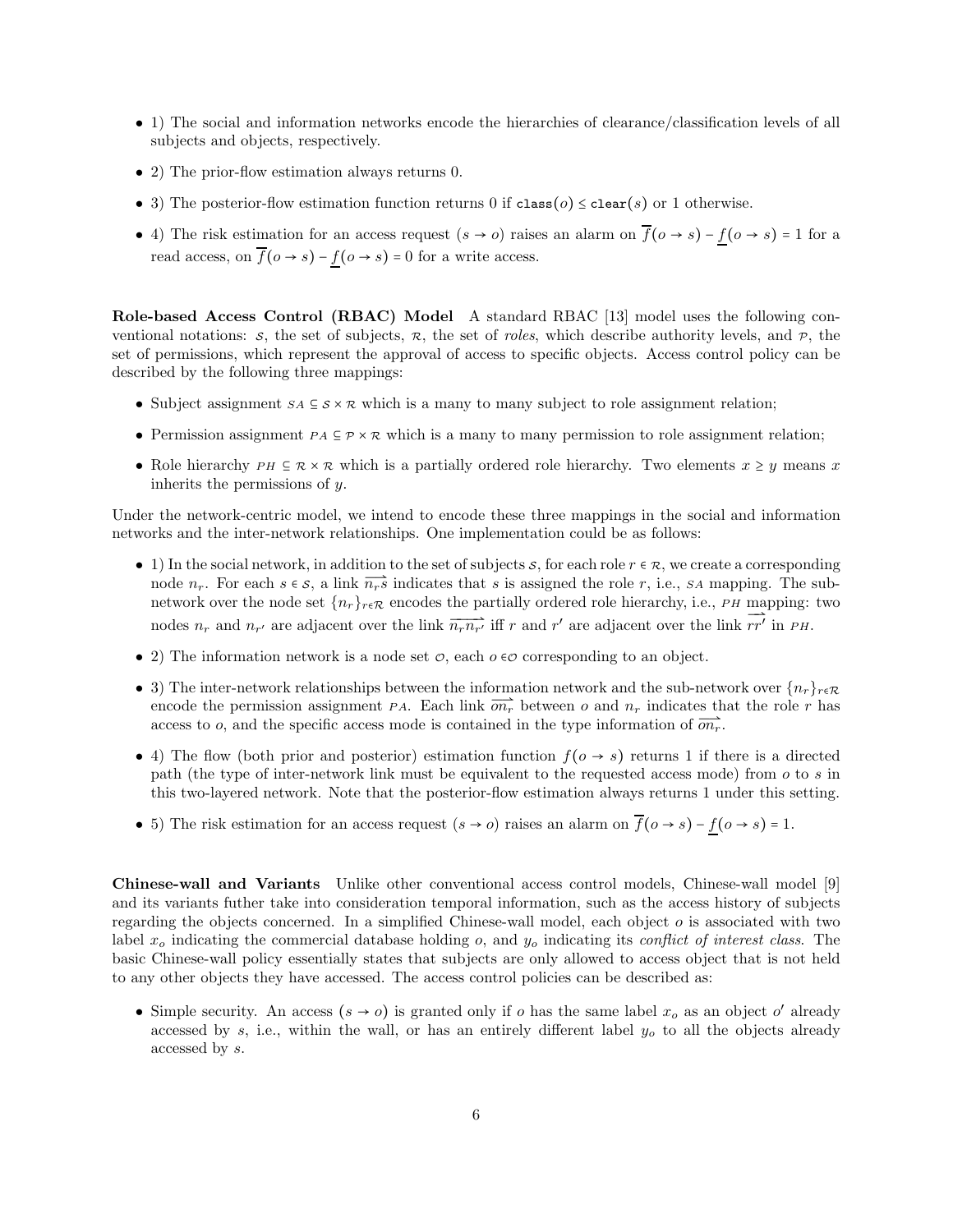• ∗-property. Write access is granted only if the simple security rule is honored, and no accessible object  $o'$  contains unsanitized information and has a different label  $x_{o'}$  to the requested one  $o$ .

Under the network-centric framework, one implementation of Chinese-wall model could be as follows:

- 1) The social network is a set of nodes  $s$ , each corresponding to a subject.
- 2) In the information network, a pair of objects o and o' are adjacent iff (i)  $x_o \neq x_{o'}$  and (ii)  $y_o = y_{o'}$ .
- 3) Once a subject s has accessed an object o, an inter-network link  $\overline{s}\overline{o}$  is added to the two-layered network.
- 4) The flow (both prior and posterior) estimation function  $f(\sigma \rightarrow s)$  returns 1 if there is a path between o and s, and 0 otherwise. Note that the posterior-flow estimation always returns 1 under this setting.
- 5) The risk estimation for an access request  $(s \to o)$  raises an alarm on  $\overline{f}(o \to s) f(o \to s) = 0$ . Further, if it is a write access, an alarm is raised if there exists an object o' such that  $f(\overline{o'} \rightarrow s) = 0$  and  $x_o \neq x_{o'}$ .

### 3.4 A Library Like Implementation

In this paper, we provide a comprehensive library of operations to support the network-centric access control paradigm. In a nutshell, this library of operations essentially support estimating latent information flow in existing networks, updating intra-/inter-network links, and adding new network nodes. It is worth emphasizing that this library is not meant to be complete; nevertheless, we intend to utilize this library to show the rich expressiveness power of the network-centric access-control paradigm. As we will reveal in the next section, these set of operations are implemented by composing a set of even more fundamental operations, called *atom operators*, which are neutral to the types of networks. We will show that our library is readily extendible and new operations can be constructed atop the atom operations. In the next section, we first introduce the set of atom operators that serve as the building blocks of our library.

## 4 Atom Operators

In this section, we detail our implementation of the basic operation defined in Section 3. The objectives Our design carries the following key objectives. 1) Scalability. The operations should be able to support large-scale networks (up to thousands of nodes), and handle stream-manner updates. 2) Modularity. The implementation should be self-inclusive and reusable by different operations, and even supports operations to be defined. We achieve this by defining a set of *atom networking operations* which are composable to form higher-level operation. Note that this set of atom operations are neutral to the types of underlying networks; they are therefore interesting in their own right.

### 4.1 Operations for Static-Flow Network

We start with discussing the atom operations for Information Network, which is assumed to be a *static-flow* network. By "static-flow", we mean that once the network is fixed, including the topology of the network and the properties of vertices and edges, the information flow in the network is static. In Section 4.2, we will contrast this concept with a dynamic-flow network, e.g., social network, where the information flow tends to change depending on nodes' dynamic behaviors. The distinct characteristics of static-flow and dynamic-flow networks necessitate different treatment in measuring information flows.

In an information network  $g_I = (\nu_I, \varepsilon_I)$ , for a given object i, we are particularly interested in studying the *residual information* of i in another object j, or a set of objects  $\mathcal{J}$ , formally

Definition 1 (Residual Information). *With respect to a given object* i*, the residual information of* i *in another object i,*  $r_{ij}$ *, is defined as the probability of i that is inferable from j.*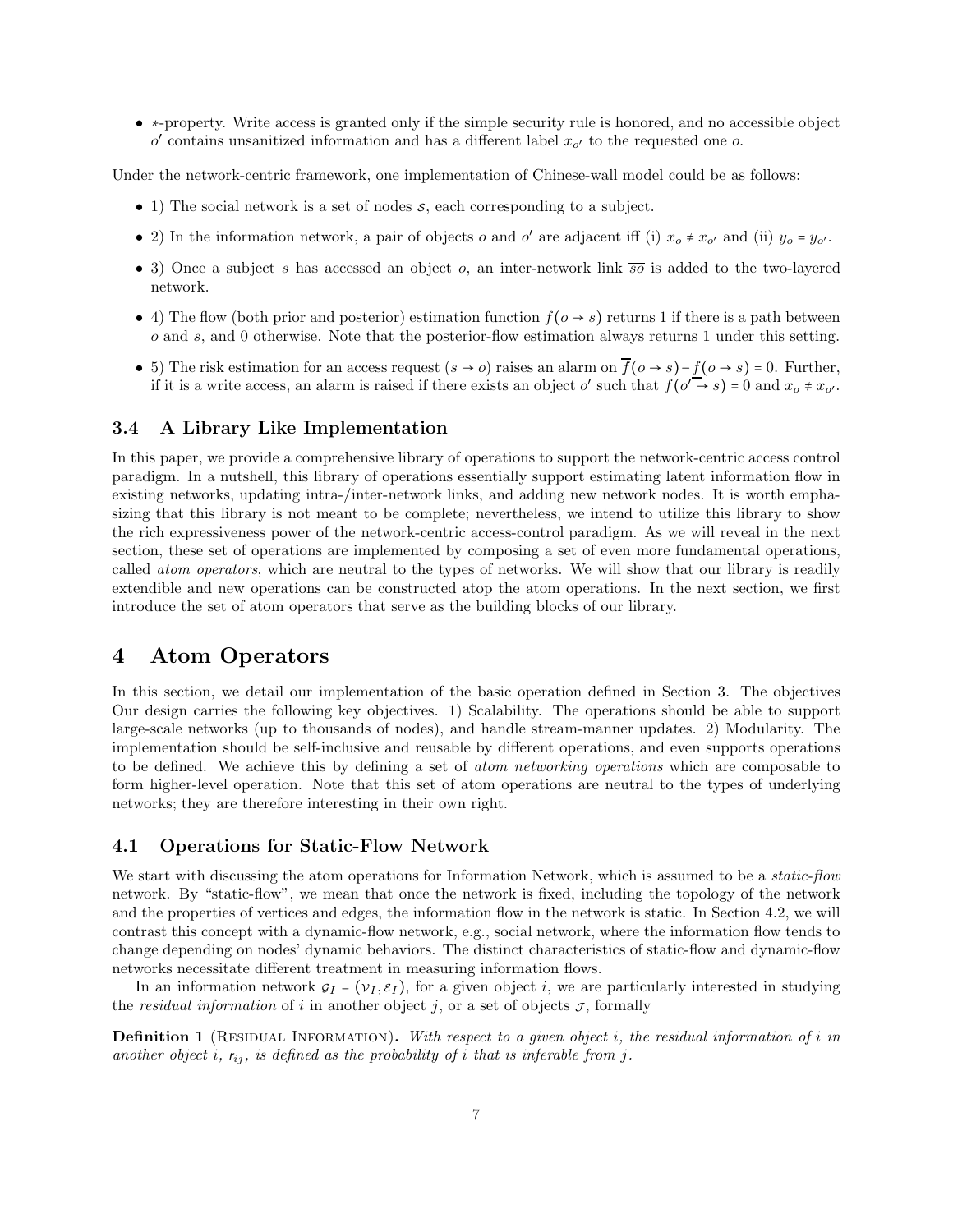Clearly, one can have a variety of instantiations of this abstract definition. For example, one can define  $r_{ij}$  base on the Kullback-Leibler divergence between i and j. We do not make specific assumption regarding the instantiation, but assume that  $r_{ij}$  is a real number within the interval [0, 1].

The concept of residual information can be generalized to a set of objects with respect to a source  $i$ ; in particular, we define the operation of union, denoted by ⊕, for a set of objects. The residual information of i at a set of objects  $\mathcal{I}, r_{i,\mathcal{I}},$  is formalized as follows:

$$
r_{i\mathcal{J}}=\bigoplus_{j\in\mathcal{J}}r_{ij}
$$

Here, the ⊕ operation combines all the information appearing in the objects in  $\mathcal{J}$ . In real applications, it might not be feasible to directly calculate this quantity; instead, we are interested in establishing its upper and lower bounds. A straightforward bound for  $r_{iJ}$  might be

$$
\max_{j \in \mathcal{J}} r_{ij} \le r_{i\mathcal{J}} \le \min \{ \sum_{j \in \mathcal{J}} r_{ij}, 1 \}
$$
\n(1)

Intuitively, the residual information about i in a set of objects  $\mathcal I$  is above the maximum residual information in any single object in  $\mathcal{J}$ , while is also below the sum of the residual information in all the objects of  $\mathcal{J}$ . Later, we will refine this bound by incorporating network structure information.

Next, we proceed to discussing the calculation of  $r_{ij}$  for different network topologies. First, we need to re-formalize the concept of information network from the perspective of a specific object i.

**Definition 2** (VIEWPOINT INFORMATION NETWORK). A viewpoint Information Network  $g_I^i = (v_I^i, \varepsilon_I^i)$  with *respect to a node i is a sub-graph of the information network*  $g_I$ . It is constructed as follows: each vertex  $j \in v_I^i$  represents an object with non-zero residual information of i, i.e.,  $r_{ij} > 0$ ; a directional edge  $\vec{jk}$  represents *the dependency of* k *on* j *with respect to the information regarding* i*, and the weight* wkj *indicates the fraction of residual information of i at j passed through the dependency to*  $k^2$ .

While the information network  $g_I$  could be of arbitrary topology, we assume that a viewpoint information network  $\mathcal{G}_I^i$  is a *directed acyclic graph*, where the directed edges encode dependency relationships among objects with respect to residual information of i. Such dependencies prevail in real networks, in the form of *temporal* dependency, *functional* dependency, etc. For a concrete example, in a blog network, each node could represent a blog, while a link could represent the reference between two blogs. Further, we can consider the edge weight as an indication of *information degradation*, i.e., the information originated at a source object gradually fades as it passes along the edges in the network.

In its simplest form,  $\mathcal{G}_I^i$  could be a chain. In this case, the estimated residual information of i at an object j is trivial, i.e., the information originated at an object i gradually fades as it passes along the edges in the network. Let  $(v_0, v_1, v_2, \ldots, v_n)$  denote the sequence of nodes between i and j  $(v_0$  and  $v_n$  correspond to i and j, respectively), the residual information  $r_{ij}$  can be estimated as

$$
r_{ij}=\prod_{i=0}^{n-1}w_{v_iv_{i+1}}
$$

Now, let us consider the case that multiple paths exists between  $i$  and  $j$ . Figure 2 illustrates an example. The source object i passes its information through several overlapping paths to the destination object j. Before discussing in detail our estimation method, we begin with introducing a set of fundamental concepts.

**Definition 3** (ANCESTOR). *Given a viewpoint information network*  $g_I^i$ , an object k is an ancestor of another *object j* if there exists a directed path from k to j in  $g_I^i$ . We use  $A_j$  to denote the set of all the ancestors of *j*; in particular, we use  $P_j$  to denote the set of direct ancestors (parents) of j.

We further introduce the concept of *flow*.

<sup>&</sup>lt;sup>2</sup>Without ambiguity, we omit the referred object i in the notation of  $w_{jk}$ .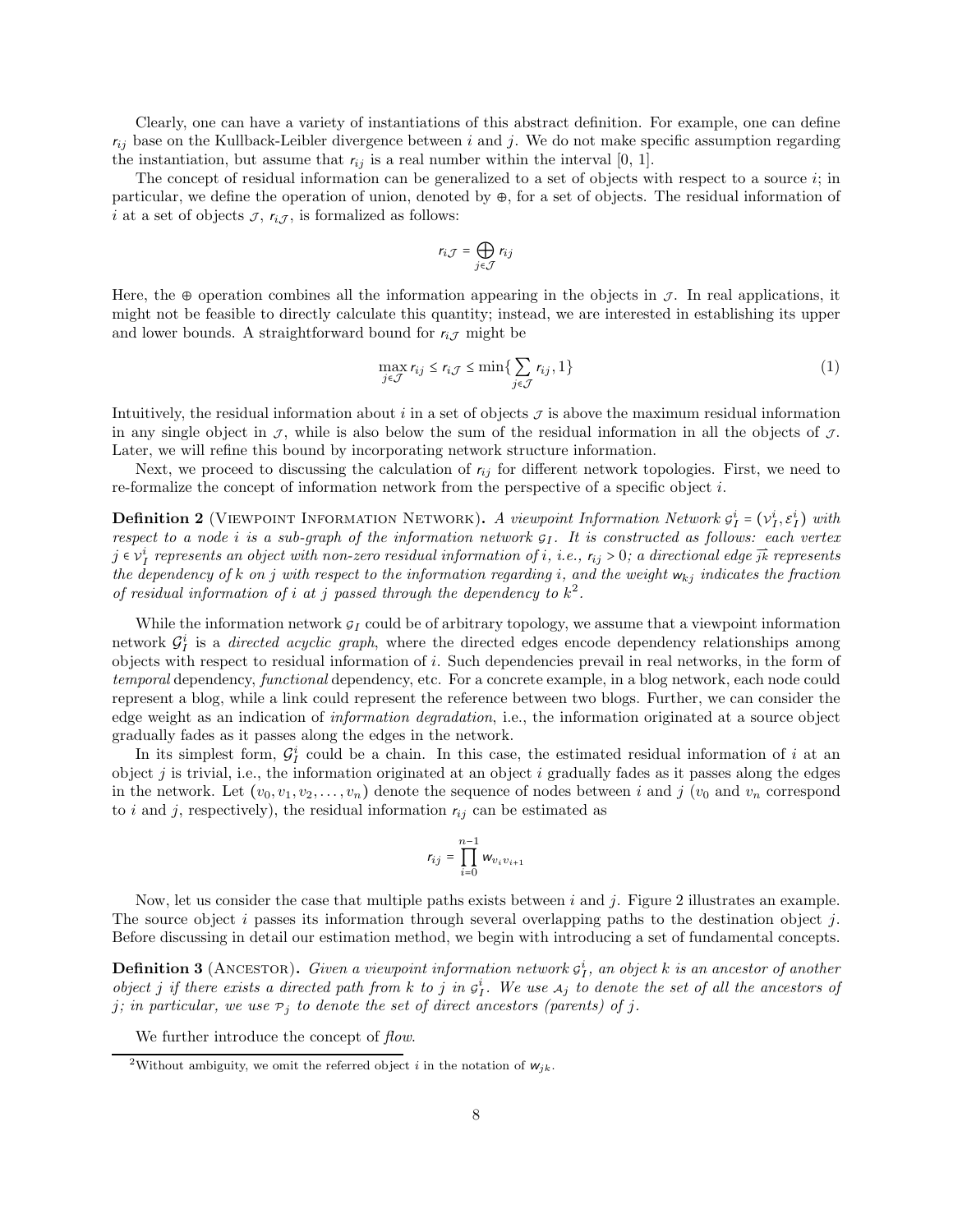

Figure 2: Information degradation in viewpoint information network.

**Definition 4** (FLOW). In a viewpoint network  $g_I^i$ , the flow of an directed edge  $\vec{k}_j$ ,  $f_{kj}$  is the residual *information regarding i* passes through  $\vec{k}$ <sub>j</sub>. Further, we use  $p_{\mathcal{F}_k}$  and  $c_{\mathcal{F}_k}$  to denote the parent (incoming) and *child (outgoing) flows of the object* k*, respectively.*

For a given edge  $\vec{k}_j$ , the residual information of i carried by the flow  $f_{kj}$ ,  $f_{kj}$ , is estimated by:

$$
f_{kj} = r_{ik} \cdot w_{kj}
$$

#### J-operator

To estimate the residual information at a given object, we introduce the *join* operator (J-operator) over a set of flows.

**Definition 5** (JOIN). In a viewpoint network  $g_1^i$ , for a given set of flows  $\mathcal{F} = \{f_{k_1j_1}, f_{k_2j_2}, \ldots, f_{k_nj_n}\}$ . The *join operator*  $\oplus$  *over*  $\tau$ , denoted by  $\oplus \tau = f_{k_1j_1} \oplus f_{k_2j_2} \oplus \ldots \oplus f_{k_nj_n}$ , estimates the residual information of i *in the union of these flow.*

Now, we are ready to formalize the problem of estimating the residual information  $r_{ij}$ ; we re-define it in an iterative manner:

$$
\begin{cases}\n r_{ij} = \bigoplus_{k \in \mathcal{P}_j} f_{kj} \\
 f_{kj} = r_{ik} \cdot w_{kj}\n\end{cases}
$$
\n(2)

Clearly, the J-operator is the key to estimating  $r_{ij}$ . Following, we detail its implementation. As we have discussed above, applying the J-operator over a set of flows  $\tau$  returns the estimation of the residual information of  $i$  in the union of these flows. First notice that we can establish the following bounds. Note that we use  $f$  to denote a flow and  $f$  its carried residual information.

$$
\max_{f \in \mathcal{F}} f \leq \bigoplus \mathcal{F} \leq \min \{ \sum_{f \in \mathcal{F}} f, 1 \} \tag{3}
$$

We note that the lower bound is tight, as proved in the next theorem:

**Theorem 1.** *The lower bound of*  $\oplus$ *F*, max $_{f \in \mathcal{F}}$ *f, is tight.* 

*Proof.* Without loss of generality, we use an interval to represent the residual information of the object i. Initially, the complete information is [0, 1].

We construct a viewpoint information network  $g_I^i$  as follows. At each object k, we let the residual information of i passed to a direct descent j of k along the edge  $\vec{k}_j$  be  $[0,r_{ik} \cdot w_{ki}]$ .

It can be derived that under this setting, for any two flows, we can strictly compare them based on their residual information, i.e., one contains the other. Therefore, the union of these flows carries the same amount of information as the maximum flow  $f^* = \arg \max_{f \in \mathcal{F}} f$ .  $\Box$ 

While the lower bound is tight, one can essentially obtain better upper bound based on the following observation: for two flows f and  $f'$  going out of an object k, clearly, the residual information of the union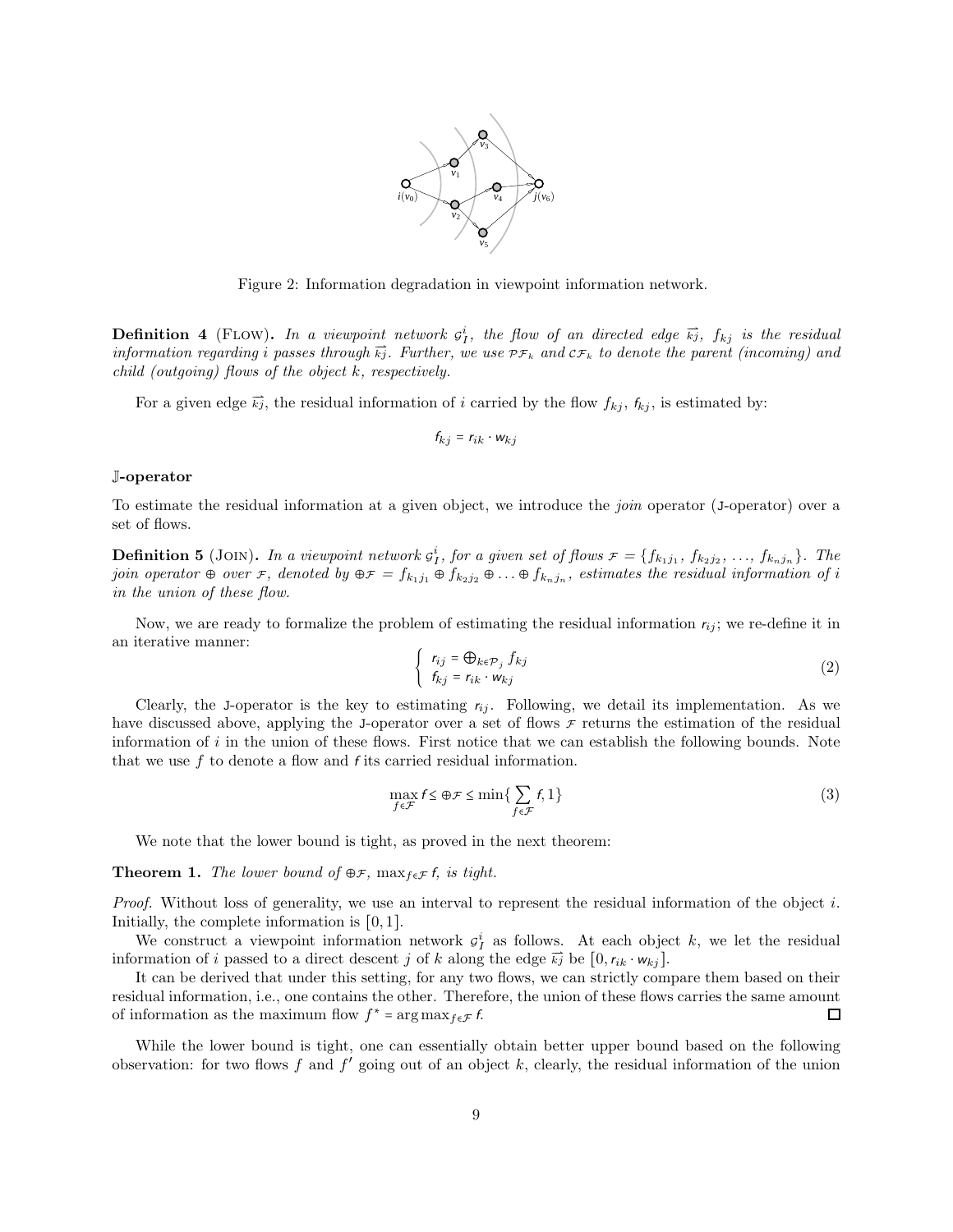

Figure 3: Operations for estimating effective flows, where the effective flows on blue links are materialized, and those on red links are being updated.

of  $f_{kj_1}$  and  $f_{kj_2}$  can not exceed that of k; hence,  $f_{kj_1} \oplus f_{kj_2} \le \min\{r_{ik}, f_{kj_1} + f_{kj_2}\}\.$  We intend to establish tighter upper bound by exploiting this observation.

We would like to contrast the J-operator with that of estimating maximum flow in a regular flow network. (1) In a regular flow network, each link is associated with a *capacity*, the maximum allowed flow through this link; while in an information network, instead, each link is associated with a degradation rate. (2) In a flow network, one aims at maximizing the flow from a source to a destination; while in an information network, we attempt to estimate the *maximum residual information* of a source object at a destination object, based on the network topology. (3) The flows in our setting are *duplicable*. For an incoming flow to an object, one may create an identical copy of it for each outgoing link. (4) The flows in our setting are *joinable*; each incoming flow can be considered a subset of a universe, and a set of flows can be joined into a new flow. To the best of our knowledge, no previous work has studied the present problem.

We first introduce a fundamental concept, *cut*.

**Definition 6** (CUT). In a viewpoint information network  $g_I^i$ , for a set of flows  $\tau$  containing no inheritance *relationship between any pair of flows, let all the flows in*  $\bar{r}$  *inject into a virtual sink* j. A set of edges are *called a cover of*  $\mathcal F$  *if they separate i* and *j*.

Intuitively, all the flows of  $\mathcal F$  injected into j must go through a cut of  $\mathcal F$ ; particularly,  $\mathcal F$  itself is a cut for  $\mathcal F$ . Under this framework, estimating the upper bound of  $\oplus \mathcal{F}$  can be re-formulated as finding a cut that carries the minimum *effective* flows with respect to  $\mathcal{F}$ . By effective flow, we refer to the amount of information that is responsible for generating  $\mathcal F$ . We use f to denote the effective part of a flow f. Clearly, for each  $f \in \mathcal F$ ,  $f = f$ . Next, we show how to estimate the upper bound of effective flow carried by each other edge.

We achieve this objective in a bottom-up manner; starting from  $\tau$ , we chase back to the root *i*. At each step, we consider the following three operations, as illustrated in Figure 3:

- *detach*. For each object k encountered in the computation, we detach k into two nodes  $\vec{k}$  and  $\vec{k}$ , and connect them with an edge  $\overrightarrow{k}$ ;  $\hat{k}$  is connected to the parent flows of k while  $\check{k}$  is connected to the child flows of k. The flow on  $\overrightarrow{\tilde{k}}$ ,  $f_{\tilde{k}}$ , is set as  $r_{ik}$ .
- *merge*. Given a set of flows going out of an object k (now  $\check{k}$ ),  $\{f_{kc_1}, f_{kc_2}, \ldots, f_{kc_n}\}$  whose effective parts have been estimated, we update the effective flow of  $\vec{k}\vec{k}$  using the following rule:

$$
\underline{f}_{\hat{k}\check{k}} = \min\big\{\underline{f}_{\hat{k}\check{k}}, \sum_{l=1}^n \underline{f}_{kc_l}\big\}
$$

That is, the effective flow on  $\vec{k}\vec{k}$  can not exceed the sum of the effective parts in all its child flows.

• *split.* Given a set of flows injected into an object k (now  $\hat{k}$ ),  $\{f_{p1k}, f_{p2k}, \ldots, f_{pmk}\}\)$ , we update the estimation regarding their maximum effective flows using the rule as follows:

$$
\underline{f}_{p_lk} = \min\big\{f_{p_lk},\underline{f}_{\hat{k}\check{k}}\big\} \quad \big(1\leq l\leq m\big)
$$

Intuitively, the effective flow on each incoming link can not exceed that on  $\overrightarrow{\hat{k}}$ .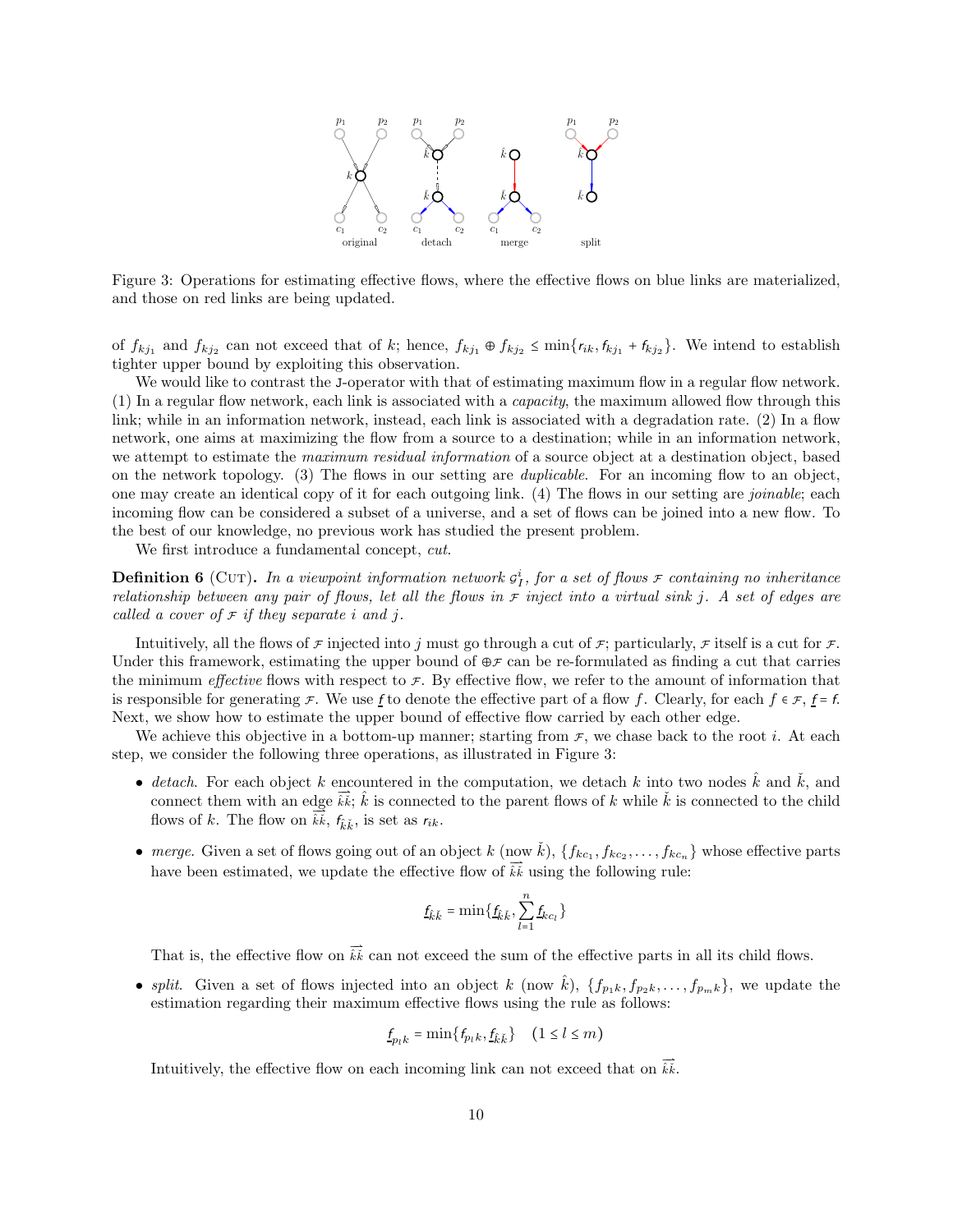Clearly, if the effective flows on all the links have been estimated, finding the upper bound of  $\oplus \mathcal{F}$  is equivalent to finding a minimum cut of this *effective-flow* graph, where the weight of an edge is defined as its effective flow. Now, we show how to construct such an effective-flow graph using the operations we have defined above.

Algorithm 1 sketches the construction of J-operator. It mainly consists of two parts: (1) constructing the effective-flow graph, and (2) finding the minimum cut of the graph. It iterates over the source objects of the flows in  $\tau$  which is subjected to update. At each iteration, it picks the source object k with the largest topological order (the head of the list); it first detaches  $k$ , merges the flows going out of k in the current list  $\mathcal F$ , and then splits the flows injected into k; it then updates the set of source objects s and the current flow list  $\mathcal F$ . In the second phase, it invokes the process of finding the minimum  $i - j$  cut of the network. It is noticed that in the first phase, the algorithm visits each flow (each link) at most once, and in the second phase, a max-flow min-cut procedure, e.g., Edmonds-Karp algorithm [12], features a complexity of  $O(|v_I^i| \cdot |\varepsilon_I^i|^2)$ , which therefore dominates the overall complexity.

```
Input: viewpoint network g_I^i, a set of flows \mathcal FOutput: upper bound of opluscreate a virtual object j in g_I^i collecting all flows in \mathcal{F};
s \leftarrow sources of \mathcal{F};
// topological sorting
sort \overline{s} in a decreasing order;
while s \neq \emptyset do
        ← pop the head of s;
      // detach + merge + split operation
      detach k;
      v_I^i \leftarrow v_I^i \setminus \{k\} \cup \{\hat{k}, \check{k}\};merge CF_k \cap \mathcal{F};
      split \mathcal{P}F_k;
      // update S and \mathcal F\mathcal{F} \leftarrow \mathcal{F} \smallsetminus \mathcal{C} F_k \cup \mathcal{P} F_kS \leftarrow S \cup sources of \mathcal{P}F_k;
// remove irrelevant objects
remove from g_I^i all unvisited objects;
// min-cut process
find the minimum i - i cut w;
output w as the upper bound of \oplus \mathcal{F};
```
Algorithm 1: J-operator.

### E-operator

In addition to the upper and lower bounds of the union of a set of flows  $\mathcal{F}$ , we might also be interested in the expected value of  $\oplus \mathcal{F}$ . Unfortunately, exact evaluation of  $\mathbb{E}(\oplus \mathcal{F})$  is equivalent to solving a maximization problem in a graphical model. It is known that performing exact or approximately (at least for relative error) inference in a graph beyond tree is NP-hard [7]. Here, we present a simple yet effective sampling based solution, which we refer to as the E-operator.

The construction of E-operator is sketched in Algorithm 2. First, for the set of flows  $\tau$  with no inheritance relationship, we create a virtual sink j, and attempt to estimate the residual information at j,  $r_{ij} = \oplus \mathcal{F}$ . One initializes a  $N$ -bit vector with all ones at i, and passes the vector through the network following a breath-first-search paradigm. At each node  $k$ , one unions the vectors sent through each incoming link as the residual information at  $k$ ; one then duplicates the residual information for each outgoing link of  $k$ , flips certain one-bits according to the degradation probability, and passes the residual information to the corresponding descent. The amount of residual information at the target object  $j$  is estimated by the number of one bits received by j. It is clear that each edge is visited at most once following the breath-first-search paradigm, thus leading to the overall complexity as  $O(|\varepsilon_I^i| \cdot \mathbf{N}).$ 

The following theorem establishes the bound of number of bits needed to guarantee sufficiently accurate estimation.

**Theorem 2.** For a set of flows  $\tau$  with a virtual sink j, let  $r_{ij}$  and  $\hat{r}_{ij}$  be the exact and estimated residual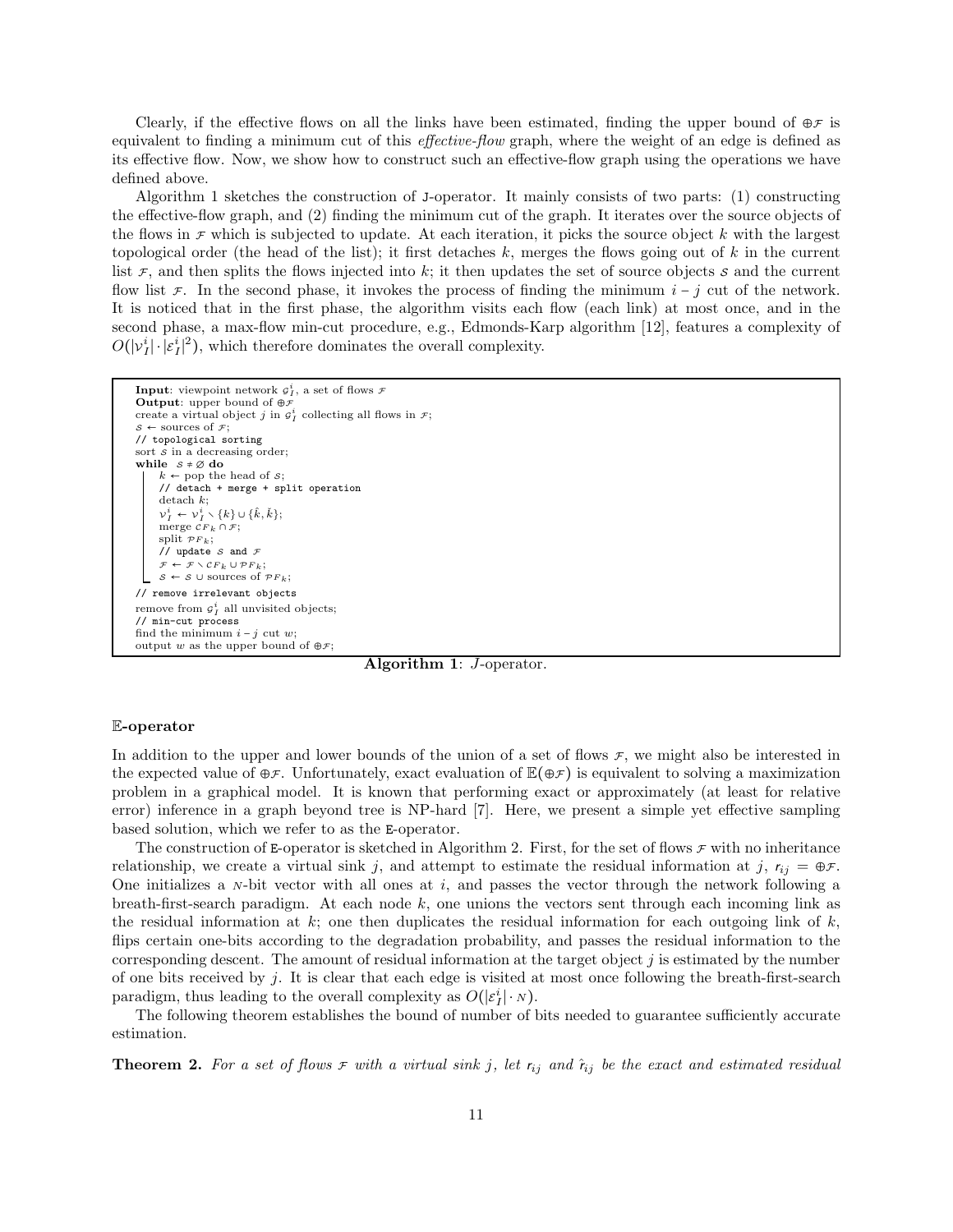

Algorithm 2: E-operator.

*information, respectively. One needs*  $N \geq \frac{1}{2\epsilon^2} \ln(\frac{2}{\delta})$  *bits in order to guarantee that the probability that*  $|\hat{r}_{ij} - r_{ij}| \geq$  $\epsilon$  *lies below*  $\delta$ .

*Proof.* Consider each bit  $x_i$  in the vector  $v_j$  as a random variable. Clearly,  $\mathbb{E}(x_i) = r_{ij}$ , and  $x_i \in \{0, 1\}$ . Therefore, applying the Hoeffding's inequality, we have

$$
p[\left|\hat{r}_{ij} - r_{ij}\right| \ge \epsilon] \le 2 \exp\left(-\frac{2\epsilon^2 N^2}{N}\right) = 2 \exp\left(-2\epsilon^2 N\right)
$$

Let  $p[|\hat{r}_{ij} - r_{ij}| \ge \epsilon] \le \delta$ , one can thus obtain the lower bound for  $N: \frac{1}{2\epsilon^2} \ln(\frac{2}{\delta})$ .

### 4.2 Operations for Dynamic-Flow Network

Now, we proceed to examining the atom operators necessary to support the operation for dynamic-flow networks, e.g., social network. Compared with a static network, e.g., information network, a dynamic network demonstrates several critical features. 1) The information propagation behavior of each node is not deterministic; rather, it only statistically follows certain pre-defined formations. 2) The network structure is subjected to frequent updates, e.g., new individuals (subjects) are injected into the network, or the social relationships among existing individuals are frequently updated; clearly, the network evolution should be taken account in designing and implementing the atom operators.

We start with introducing the detailed modeling of social network. In contrast with the information network, the social network is a more "free-style" graph; for example, no strict dependency relationships exist in such a network. Formally,

**Definition 7** (SOCIAL NETWORK). We model a social network as a general graph  $g_S = (v_S, \varepsilon_S)$  with  $v_S$ *representing the collection of individuals (subjects) and*  $\varepsilon_S$  *representing the social relationships among them. We assume that the relationship between any two individuals* i *and* j*, denoted by* rij *is drawn from a finite set* <sup>R</sup>*. Also, note that the relationship between two individuals could be symmetric, e.g., friend-to-friend, or asymmetric, e.g., advisor-to-advisee, in which case,*  $r_{ij} \neq r_{ji}$ .

Further, we assume that each type of relationship r ∈ <sup>R</sup> is associated with a *information-disclosure possibility*, denoted by weight(r). For two individuals i and j with relationship r, weight(r) indicates the possibility that i passes its possessed information to j. Note that in this paper, we focus on studying the statistical behavior of the information propagation in the social network; hence, we define the leakage quantity as a statistical quantity.

Now, we intend to model the information propagation behavior at a specific individual i. It is noted that here we treat each piece of information as indifferent, while it is feasible to define finer granularity models

 $\Box$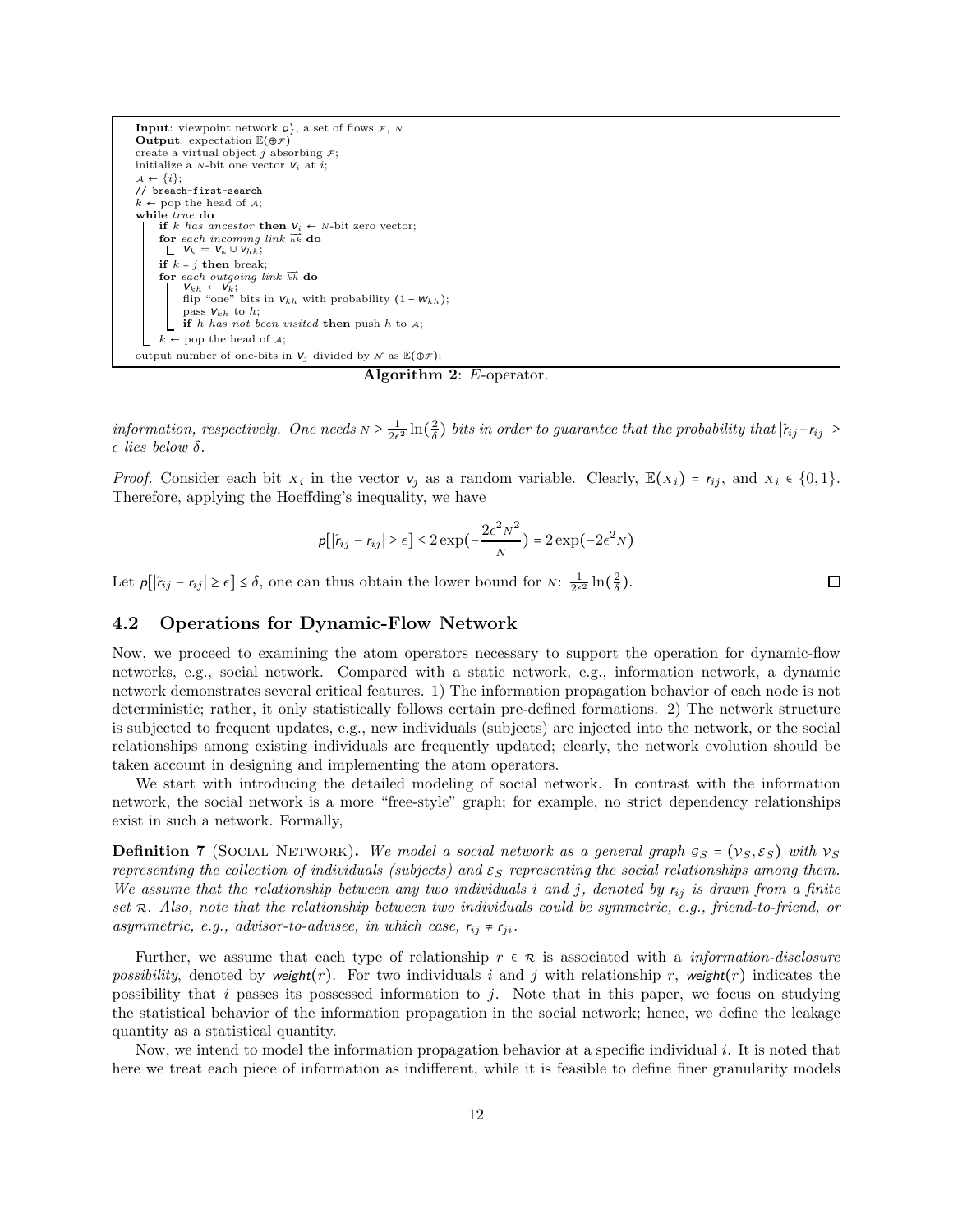that take account of the classification levels of the information under consideration. Let  $N_i$  be the set of (outgoing) neighbors of the individual i. In addition, we consider a special neighbor, i itself.

For each  $j \in \mathcal{N}_i$ , let  $r_{ij}$  denotes the relationship type of the edge  $\overline{ij}$ . We specify that the probability that i passes the information through edge  $\overline{ij}$  to another subject j,  $p_{ij}$  as:

$$
p_{ij} = \begin{cases} \frac{\text{weight}(r_{ij})}{W} & (j \in \mathcal{N}_i) \\ \frac{W - \sum_{j' \in \mathcal{N}_i} \text{weight}(r_{ij'})}{W} & (j = i) \end{cases}
$$
(4)

where W is a global constant, which is specified in this way such that  $W \ge \max_{i \in \mathcal{V}_S} \sum_{j \in \mathcal{N}_i}$  weight $(r_{ij})$ . The quantity  $p_{ij}$  indicates the possibility that the information is propagated (leaked) from the edge  $\overline{ij}$ ;  $p_{ii}$  presents the probability that i keeps the information to him/herself. Intuitively, if i has a number of "channels" to propagate the information, then the probability that  $i$  keeps the secrets to him/herself would be low. We will discuss in detail the optimal setting of  $W$  in Section ??. It is noted that, under this model, for a specific type of relationship r, the probability of information propagation is fixed: weight $(r)/W$ .

We attempt to estimate the probability that the information possessed by a subject i propagates (leaks) to another subject j also belonging to the social network  $g_S$ . Note that it is infeasible to exactly measure this quantity, which depends on the subjects' personalized behaviors and the contents of the information; instead, we intend to study the statistical property of this quantity, based solely on the relationship types and the network topologies.

We apply the concept of *random walk* to capture the leaking probability; ideally, if two subjects have many common neighbors with good relationships, or they belong to a small yet tight community, the probability that the information propagates from one to the other would be high. A rather intuitive way of capturing this is the expected path length from one subject to the other during a random walk, which is called the *hitting time* [4]. It tells how long it takes on average to hit the target subject from the source subject. This measure is inherently robust to noise and exploits the inherent information encoded in the network structure. It has been successfully applied in a variety of applications, including ranking in recommender network [8], link prediction in social network [17], and image segmentation [19].

Nevertheless, for our purpose, hitting times suffer two major drawbacks, as observed in [17] : 1) they tend to be small whenever one of the nodes has a high outgoing degree, and 2) they are sensitive to parts of the graph that are far away from the nodes even when short paths between the nodes exist. Therefore, we are interested in a truncated variant of random walks [20], which emphasizes the influence of "short-range" neighbors. Specifically, a T -*truncated hitting time* considers only paths of length less than T .

**Definition 8** (T-TRUNCATED HITTING TIME). The T-truncated hitting time between two nodes i and j, denoted by  $h_{ij}^T$ , measures the expected steps taken by a random walk starting from i to hit j for the first time. *It can be defined in the following recursive form:*

$$
h_{ij}^T = 1 + \sum_{k \in \mathcal{N}_i} p_{ik} \cdot h_{kj}^T
$$
\n(5)

where  $h_{ij}^T$  is defined to be zero if  $i = j$  or  $T = 0$ .

Similar to the static-flow network, here, we are interested in two types of atom operators, *merge* and *diffuse*. Intuitively, the merge operator calculates the propagation probability from all the possible sources to a given destination; while the diffuse operator measures the propagation probability from a given source to all the possible destinations.

#### M-operator

In the context of social network, for a given target subject  $j$ , the  $M$ -operator measures the information propagation probability from a set of possible source subjects to j. More specifically, we define the propagation probability between two subjects i and j,  $prop(i, j)$ , reversely proportional to the hitting times between i and  $j$ , formally

$$
prop(i,j) = \frac{T - h_{ij}^T}{T}
$$
\n(6)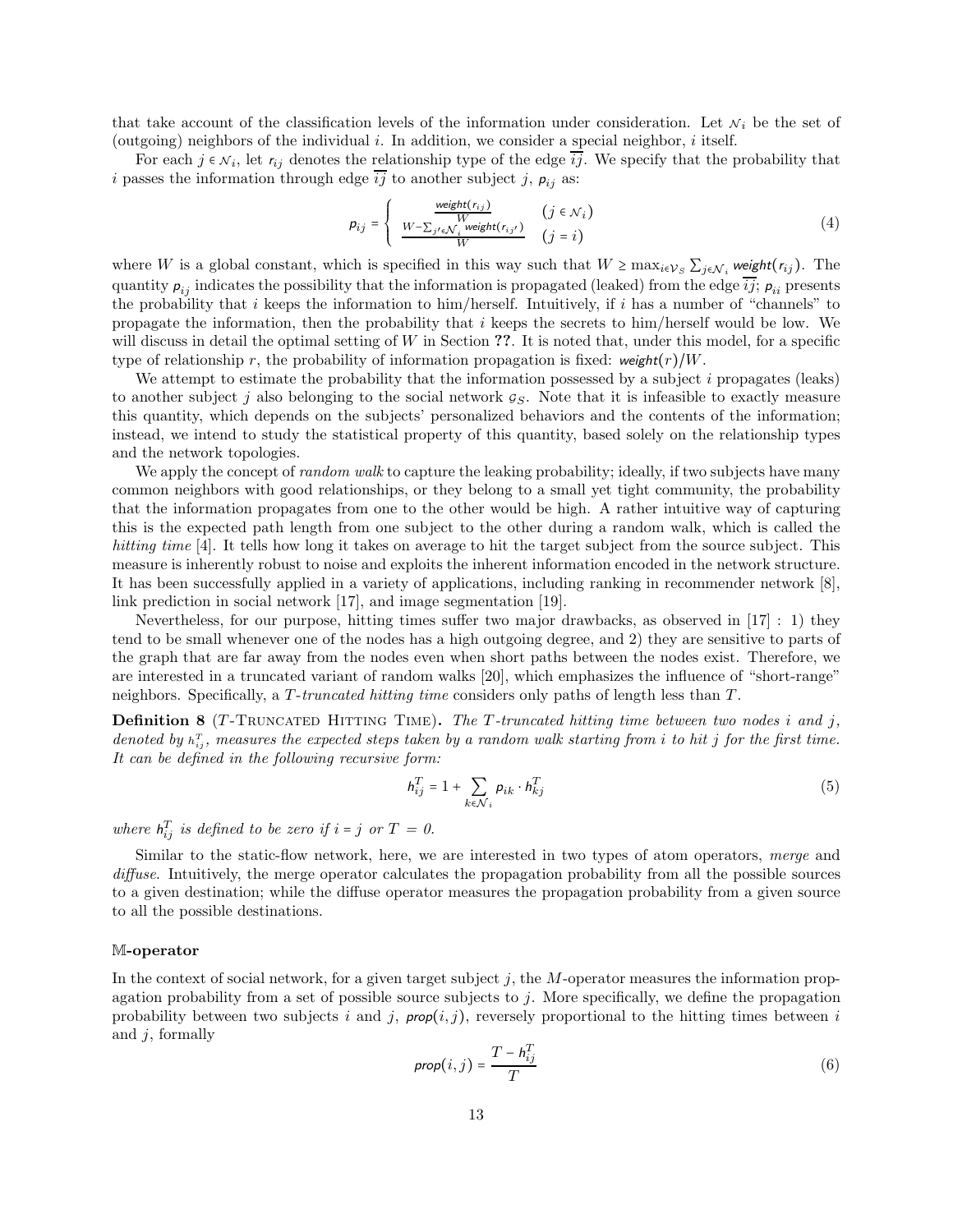

Figure 4: Decomposition of a walk from  $i$  to  $j$ .

Furthermore, we focus our attention to neighbors within L hops of  $j^3$ . This formation therefore points to measuring the hitting times from the subjects within L hops to the target one j. Formally, let  $H<sup>T</sup>$  denote the hitting-time matrix, where an entry  $(i, j)$  indicates the T-truncated hitting time between the subjects i and j. The M-operator for a target subject j essentially calculates the j-th column of  $H^T$ , denoted by  $H_j^T$ .

We construct the M-operator based on the formulation of Equation  $(5)$ . Let P denote the transition matrix with each entry  $(i, j)$  as defined in Equation (4), and  $\mathcal{N}_j^L$  be the neighbors within L hops of i. Algorithm 3 sketches the structures of M-operator: it iterates for T rounds, and computes  $H_{\cdot j}^T$  based on  $H^{T-1}_{\cdot j}$  and P.

Input: transition matrix  $P$ , target subject  $j$ Output: j-th column of T-truncated matrix  $H_{.j}^T$ // initialization  $\quad \text{if} \ \ i \neq j \ \text{then} \ \ \textit{h}^{old}_{ij} \, \leftarrow T \ \text{else} \quad \textit{h}^{old}_{ij} \, \leftarrow 0;$ for h from 1 to T do for  $i \in \mathcal{N}_j^L$  do<br>| // iteration  $h_{ij}^{new} = 1 + \sum_{k \in \mathcal{N}_i} p_{ik} \cdot h_{kj}^{old};$ copy  $h_{ij}^{new}$  to  $h_{ij}^{old}$  for  $i \in \mathcal{N}_j^L$ ; set the *i*-th entry of  $H_{\cdot j}^T$  as  $h_{ij}^{new}$  for  $i \in \mathcal{N}_j^L$ ;

Algorithm 3: M-operator.

It can be proved that the computational complexity of Algorithm 3 is  $O(T\Delta|\mathcal{N}_j^L|)$  where  $\Delta$  is the average outgoing in the social network. We intend to cache partial reusable results for the D-operator that will be introduced next while also take account of frequent updates. To this end, after the calculation of  $H_{j}^{T}$ , we cache the results for subjects with hitting times below  $\overline{r}$ . This caching strategy enjoys a set of advantages: 1) the cached result is directly reusable to calculate  $H_j^T$ ; it is insensitive to local change; further, we will show in Section ?? that this strategy is amenable to indexing and pattern-based acceleration.

The subjects with hitting times less than  $\overline{T}$  to the target j are referred to as the  $\overline{T}$ -*incoming neighbors* of j, denoted by  $\mathcal{N}(j, \overline{T})$ , which will be reused in the construction of D-operator.

#### D-operator

For a given source subject the D-operator essentially intends to evaluate the  $i$ -th row in the hitting-time matrix  $H^T$ , denoted as  $H_i^T$ . Similar to the M-operator, here, we pose the constraint that the paths only consist of nodes within L hops to the target subject.

In contrast of the M-operator, however, there is no straight solution to evaluate one row in the hittingtime matrix. In order to exactly evaluate  $H_i^T$ , one is potentially forced to compute the entire matrix  $H^T$ , which features the computational complexity af  $O(|v_S|^3)$ .

Here, we introduce an efficient construction of D-operator based on a random sampling scheme and the cached result generated by the M-operator. Recall that for a given target subject  $j$ , the M-operator

<sup>&</sup>lt;sup>3</sup>We pose this constraint to make both M-operator and D-operator computationally feasible. We need to give some explanations here.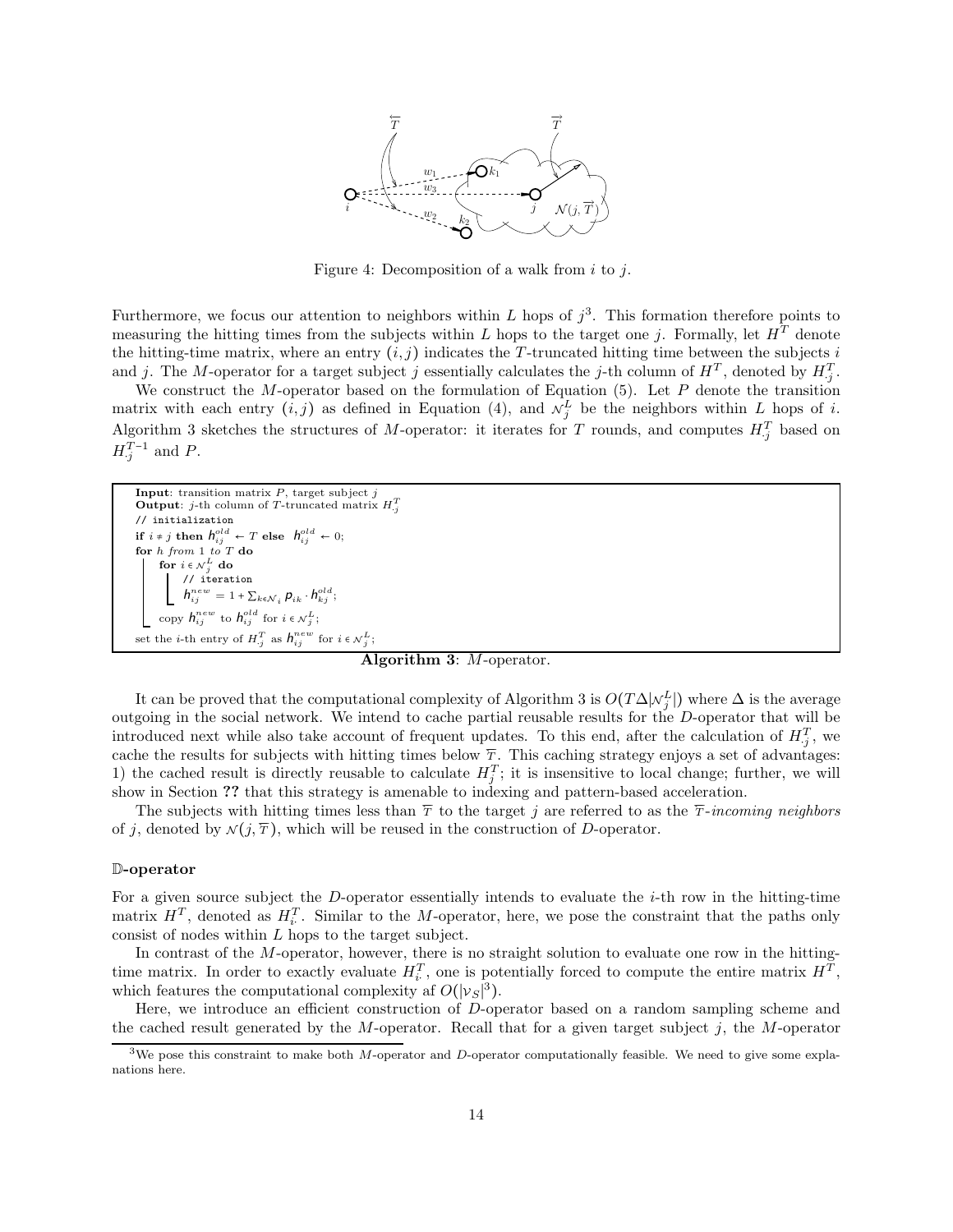generates and caches the truncated hitting times for the (incoming) neighbors with hitting times below  $\overline{T}$  to j. Now, let us consider measuring the hitting time for a given source subject  $i$  to a given target j. Clearly, if i has the hitting time to j below  $\overline{T}$ , the information could be simply looked up in the cache; we focus on the case that  $h_{ij}^T > \overline{T}$ .

Let us consider a T-step walk w starting from i: we divide w into two parts, a part with length  $\vec{T}$  which satisfies  $\vec{T} + \vec{T} = T$  and the rest part with length  $\vec{T}$ . The following two cases apply: 1) w hits j in the first  $\vec{T}$ steps; 2) w hits a node k  $(k \neq j)$  at the  $\vec{\tau}$ -step. We define the following hitting probability,  $p_{ik}^t$ : 1) if  $k = j$ ,  $p_{ik}^t$  represents the probability that w hits j for the first time at the t-th step; 2) if  $k \neq j$ ,  $p_{ik}^t$  indicates the probability that w does not hit j in the first  $\vec{T}$  steps, and lands at k at the  $\vec{T}$ -th step. It is clear that the hitting probability satisfies that

$$
\sum_{t=1}^{\overrightarrow{T}} \rho_{ij}^t + \sum_{k\neq j} \rho_{ik}^{\overrightarrow{T}} = 1
$$

We can then reformulate Equation 5 in the following form:

$$
h_{ij}^T = \sum_{t=1}^{\overrightarrow{T}} t \cdot p_{ij}^t + \left(1 - \sum_{t=1}^{\overrightarrow{T}} p_{ij}^t\right) \cdot \overrightarrow{T} + \sum_{k \neq j} p_{ik}^{\overrightarrow{T}} \cdot h_{kj}^{\overleftarrow{T}} \tag{7}
$$

It is noted that in the formation above, the quantity  $h_{jk}^{\overline{T}}$  has been generated an cached by the M-operator for all k: if  $k \in \mathcal{N}(j, \overline{T})$ , the result is cached; if  $k \notin \mathcal{N}(j, \overline{T})$ , it is regarded as  $\overline{T}$ . The key to this formation is therefore to estimate  $p_{ik}^t$  for every  $k \in \mathcal{N}(j, \overline{T})$  and  $t \in [1, \overline{T}]$ . Next, we present a sampling scheme that achieve this with results reusable for all  $j \in V_S$ . Algorithm 4 sketches the sampling process, which we refer to as the S-operator. Essentially, it runs  $N \overrightarrow{T}$ -step independent walks, and truncate a walk if it hits j; then, it counts the number of walks that hit a specific node, and the taken steps. Clearly, the set of walks  $W$  is reusable for all  $j \in \mathcal{V}_S$ .

Input: start node *i*, end node *j*, step limit 
$$
\overrightarrow{T}
$$
, neighborhood  $\mathcal{N}(j, \overline{T})$   
\nOutput:  $p_{ik}^i$  for every  $k \in \mathcal{N}(j, \overline{T})$  and  $t \in [1, \overline{T}]$   
\nrun  $N$   $\overrightarrow{T}$ -step walks *W* starting form *i*;  
\nfor each walk *w*  $\in \mathcal{W}$  do  
\n
$$
\begin{array}{l}\n\text{for } \text{tach } \text{walk } w \text{ } \in \mathcal{W} \text{ do} \\
\text{for } \text{tach } \text{walk } w \text{ } \in \mathcal{W} \text{ do}\n\end{array}
$$
\n// initialization  
\n
$$
h_{ij}^i \leftarrow 0 \text{ for } t \in [1, \overline{T} - 1];
$$
\n
$$
h_{ik}^{\overrightarrow{T}} \leftarrow 0 \text{ for } k \in \mathcal{N}(j, \overline{T});
$$
\n//  $\mathcal{P}(w)$  denotes the last node of a walk *w*  
\nfor each  $w \in \mathcal{W}$  do  
\nif  $|w| = \overrightarrow{T}$  then  
\nif  $\mathcal{C}(w) \in \mathcal{N}(j, \overline{T})$  then  $h_{ie(w)}^{\overrightarrow{T}} = h_{ie(w)}^{\overrightarrow{T}} + 1/|\mathcal{W}|;$   
\nelse  
\n
$$
\begin{array}{l}\n\text{else} \\
\text{else} \\
\text{else} \\
\text{else} \\
\end{array}
$$

Algorithm 4: S-operator.

Now, we provide the bound on the number of samples needed in order to obtain sufficiently accurate estimation.

**Theorem 3.** For any node  $k \in \mathcal{N}(j, \overline{T})$  and  $t \in [1, \overline{T}]$ , let  $\hat{p}_{ik}^t$  be the estimation value of  $p_{ik}^t$ . One needs  $N \geq \frac{1}{2\epsilon^2} \ln(\frac{2}{\delta})$  samples in order to guarantee that the probability of  $|\hat{p}_{ik}^t - p_{ik}^t| \geq \epsilon$  lies below  $\delta$ .

*Proof.* Let  $X_r$  be a random variable such that  $X_r = 1$  if the r-th walk hits k at the t-th step, or 0 otherwise. It is noted that  $\mathbb{E}(X_r) = \rho_{ik}^t$  for  $r \in [1, N]$  and  $\hat{\rho}_{ik}^t = \sum_{r=1}^N X_r/N$ . Applying the Hoeffding bound, one has

$$
p[|\hat{p}_{ik}^t - p_{ik}^t| \ge \epsilon] \le 2 \exp\left(-\frac{2\epsilon^2 N^2}{N}\right)
$$

Let  $p[\left|\hat{p}_{ik}^t - p_{ik}^t\right| \geq \epsilon] \leq \delta$ , which gives us the lower bound of  $N: \frac{1}{2\epsilon^2} \ln\left(\frac{2}{\delta}\right)$ .

 $\Box$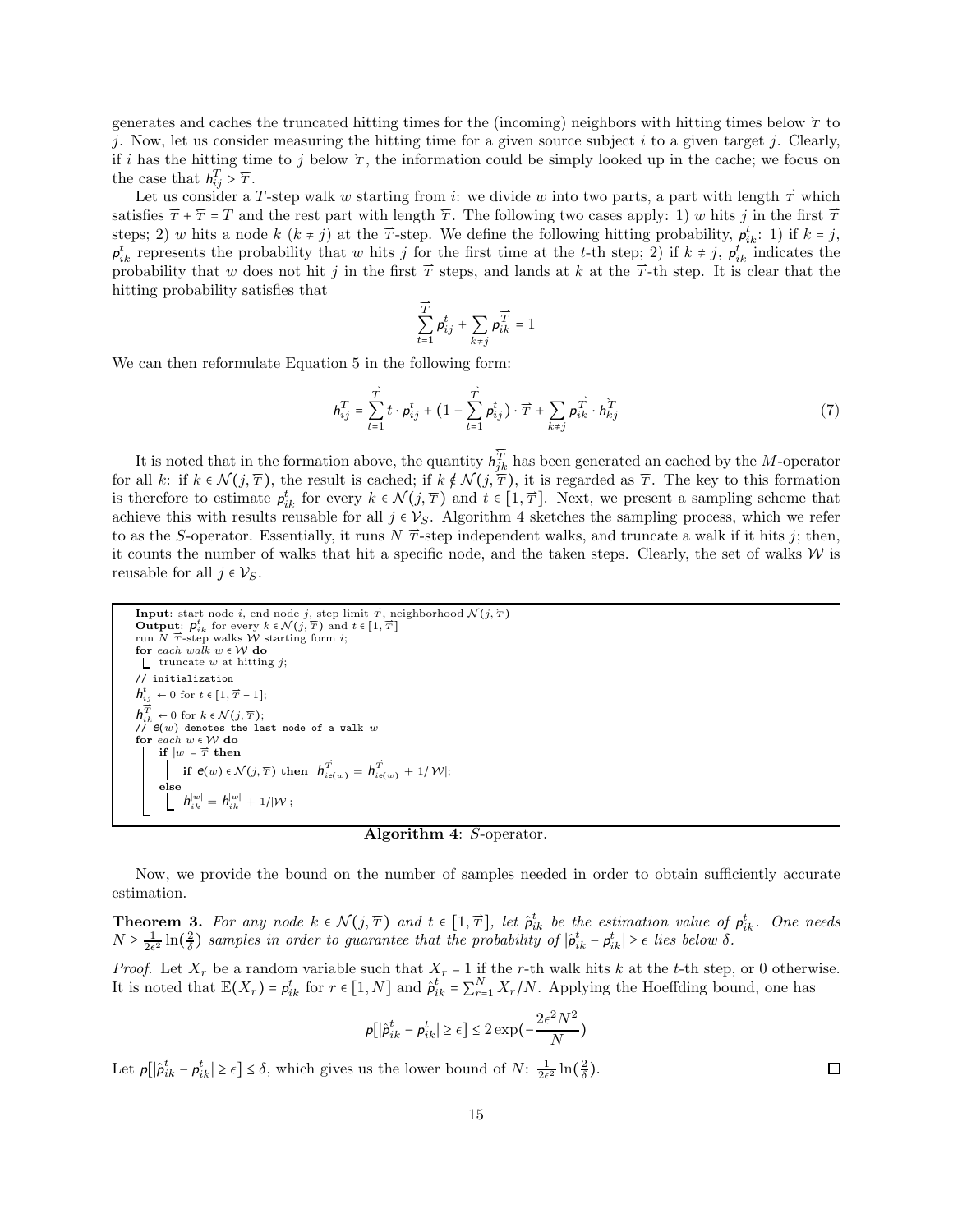

Figure 5: Pattern-guided hitting time estimation.

We then examine how the error of hitting probability estimation impacts the estimation of the hitting time  $h_{ij}^T$ . Assume that the error  $|\hat{\rho}_{ik}^t - \rho_{ik}^t|$  is bounded by  $\epsilon$ . From Equation 7, it can be derived that the maximum influence occurs when  $h_{ij}^t$  for all  $t \in [1, \overline{T}]$  is decreased or increased by  $\epsilon$ . We have the following derivation:

$$
\begin{array}{rcl} \displaystyle | \hat{h}^T_{ij} - h^T_{ij} | & \leq & - \sum_{t=1}^{\overrightarrow{T}} t \cdot \epsilon + \epsilon \cdot \overrightarrow{T}^2 + \epsilon \cdot \overrightarrow{T} \cdot \overleftarrow{T} \\ \\ \displaystyle & = & \left[ \left( T - \frac{1}{2} \right) \cdot \overrightarrow{T} - \frac{\overrightarrow{T}^2}{2} \right] \cdot \epsilon \end{array}
$$

It can be derived that this error bound is monotonically increasing as  $\overline{T}$  varies within the range of [0, <sup>T</sup> − 1]. It also reveals a trade-off between the storage (maintenance) cost and the estimation accuracy of hitting time: at one extreme of the spectrum, if one caches the hitting time for all nodes with hitting times below T to every  $j \in V_S$  ( $\vec{T} = 0$ ), the estimation error is minimized; at the other extreme of the spectrum, if one completely relies on on-line estimation  $(\vec{T} = T - 1)$ , the storage cost is minimized, while the estimation error also reaches its maximum. The optimal setting of  $\vec{\tau}$  will be discussed in Section ??.

Now, we are ready to introduce the construction of D-operator, which is composed by two steps: 1) apply S-operator to obtain the estimation of  $p_{ik}^t$  for every  $k \in \mathcal{N}(j, \overline{T})$  and  $t \in [1, \overline{T}]$ ; 2) apply Equation 7 to the estimated probabilities and cached results to estimate  $h_{ij}^T$ .

### 4.3 Pattern-Guided Estimation

It is noted that D-operator developed in Section 4.2 features fairly low computational complexity; for large graphs, however, one may expect even more efficient solutions that could roughly tell us if the information leakage between a source and a sink is above certain threshold, based on certain local information only. Here, we introduce local-pattern-based estimation which leverages the local graph patterns of the source and sink, and gives quick estimation of the hitting time.

Intuitively, for given source i and sink j, we intend to find a set of "hot spots"  $B_{ij}$  such that a walk from i tends to go through each node  $k \in B_{ij}$  with high probability; we then base the estimation of  $h_{ij}^T$  on this set of hot-spot nodes. This scenario is illustrated in Figure 5: three walks (all of length 3) hit the three nodes in  $B_{ij}$ , respectively.

More formally, let w be a set of walks starting from i, all of length of  $\vec{T}$  (allowed to contain self-loops). Assume that  $w \in W$  sequentially consists of the nodes  $w = (n_0^w, n_1^w, \dots, n_{\overline{T}}^w)$  where  $n_0^w = i$ . The occurrence

probability of w,  $p(w)$ , is defined as:  $p(w) = \prod_{k=1}^{T} p_{n_{k-1}^w n_k^w}$ . Let  $e(w)$  be the last node of w. We have the following bounds, derived from Equation (7):

$$
h_{ij}^T \le \sum_{w \in \mathcal{W}} \rho(w) \cdot (\overline{T} + h_{e(w)j}^{\overline{T}}) + (1 - \sum_{w \in \mathcal{W}} \rho(w)) \cdot T
$$
 (8)

Note that for clarity, we assume that none of the walks hit  $j$ ; while it is fairly easy to remove this assumption following the formation of Equation (7).

A moment of reflection shows that the sampling procedure of D-operator essentially attempts to enumerate all such possible walks and estimate their occurrence probabilities according to the numbers of their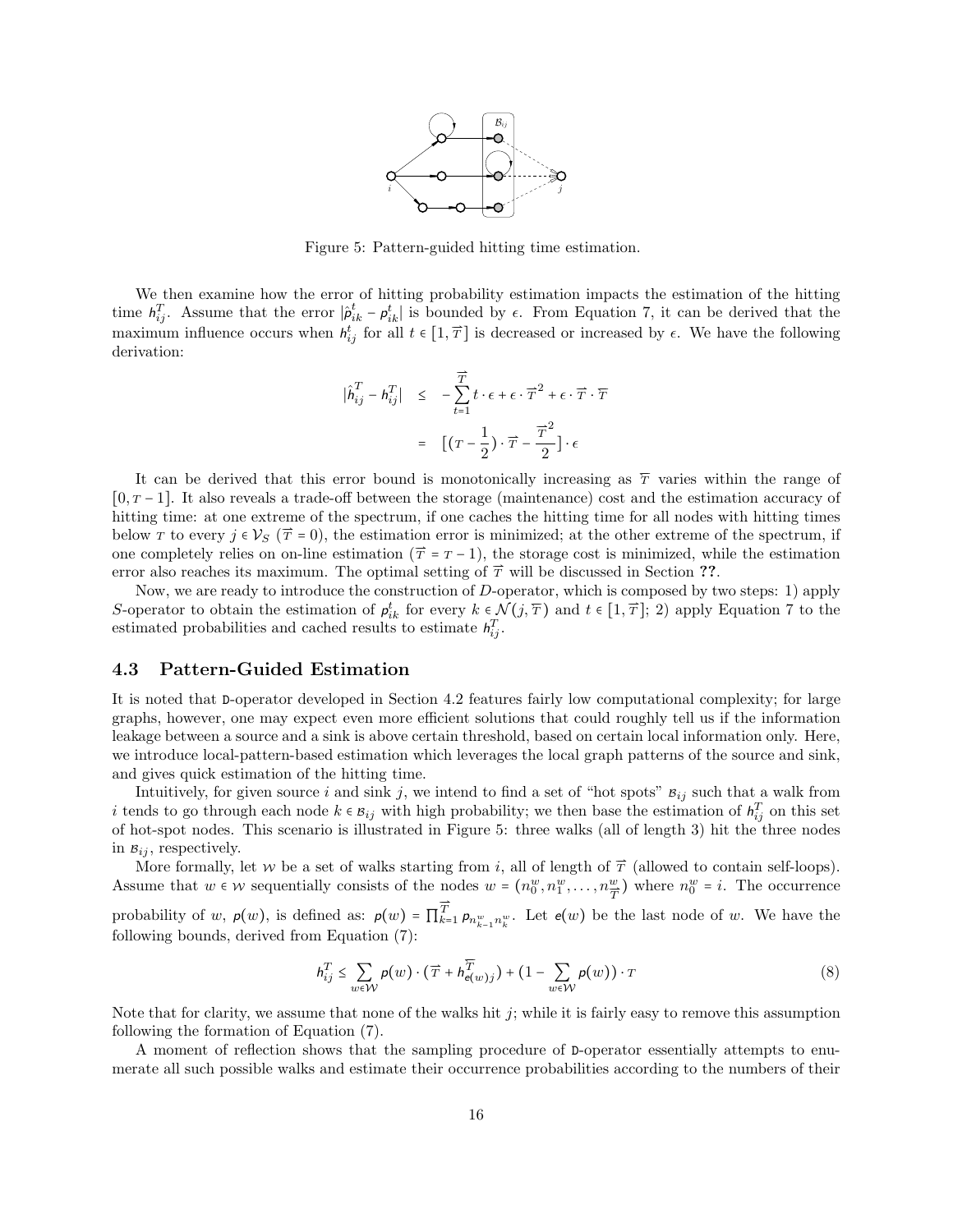appearances. To ameliorate the complexity of enumerating all possible walks, we intend to pick a set of walks w such that every walk  $w \in \mathcal{W}$  features high occurrence probability  $p(w)$ , i.e.,  $e(w)$  is a hot spot, then we can obtain fairly tight estimation regarding  $h_{ij}^T$  without strictly following the construction of D-operator.

We introduce a learning-based framework: 1) one first learns a set of *walk patterns* that feature high occurrence probability and high appearance frequency in the network; 2) one then caches such patterns in a fast lookup table structure; (3) on selecting the walks for a given source, one leverages the table as the guide to efficiently find high-probability walks. We first introduce the concept of walk pattern.

**Definition 9** (WALK PATTERN). A walk pattern p is a sequence of relationship types  $(r_1^p, r_2^p, \ldots, r_{L_p}^p)$ , where  $L_p$   $(L_p \leq \overline{T})$  *is its length. The occurrence probability of* p,  $p(p)$ , must be above a predefined threshola. A walk  $w = (n_0^w, n_1^w, \ldots, n_{L_p}^w)$  is an instance of p, if  $r_{n_{i-1}^w, n_i^w} = r_i^p$  for all  $i \in [1, L_p]$ . The frequency of p is the number *of its instances in the network, which must be above a minimum support.*

Note that a walk pattern does not include any self-loops; after obtaining a walk as guided by a pattern, one needs to populate the walk to satisfy the expected length  $(\vec{\tau})$  by incorporating self-loops.

Discovering frequent substructures in graphs has been a prominent topic in graph mining, with a plethora of tools available [11, 15, 23]; instead of re-inventing the wheels, here, we focus our discussion on how to leverage the discovered walk patterns to perform fast estimation.

Like a set of strings, a set of walk patterns can be organized in a trie, with each edge representing a relationship type. It is clear that each path (a set of edges) from the root to a (non-)leaf node represents a pattern. At each node, we store the occurrence probability of the corresponding pattern. For a given source  $i$ , following a breath-first search paradigm, we match the trie with the sub-network rooted at  $i$ . If a path from  $i$ to k,  $(n_0, n_1, \ldots, n_{L_p})$ , matches a walk pattern p. Let  $p(n_e)$   $(e \in [0, L_p])$  denote the probability of self-loop at node  $n_e$ . We increase the hitting probability  $h p_{ik}^{T}$  by the following quantity  $\left(\overline{T}_{L_{n-1}}^{-1}\right)$  $\overrightarrow{T}_{L_p-1}$ ) ·  $p(p)$  ·  $(\min_e p(n_e))^{(\overrightarrow{T}-L_p)}$ . Essentially, here we populate the pattern with  $(\vec{T} - L_p)$  self-loops to satisfy the expected length  $\vec{T}$ , and count all possible ways of adding self-loops as  $\left( \overrightarrow{L}_{L-1}^{-1} \right)$  $\binom{T-1}{L_p-1}$ . This formation provides a lower bound for the sum of probabilities that the instances of p hit k. After enumerating all the matched patterns, we estimate  $h_{ij}^T$ based on Equation (8). We refer to this procedure as P-operator.

```
Input: source subject i, walk pattern trie \tauOutput: a walk with high occurrence probabilities
// initialization
w \leftarrow \emptyset, n \leftarrow i, t \leftarrow \text{root of } \tau;
// \leftrightarrow denotes correspondence
while |w| < \overrightarrow{T} do
      if n \leftrightarrow t in \tau then
            // pattern guided sampling
             // \mathcal{R}_t denotes descendent relationships of tfor each n^+ \in \mathcal{N}_n do<br>
\Box if r_{nn^+} appears in \mathcal{R}_t then adjust \mathbf{p}_{nn^+};
             normalize outgoing probabilities \{p_{n\cdot}\}\) if necessary;
      sample n^+ among \mathcal{N}_n according to p_{nn^+};
      append n^+ to w;
      // update current nodes
      if n \leftrightarrow t and n^+ \leftrightarrow t^+, a descendent of t then
             t \leftarrow t^{+};
      n \leftarrow n^+;
output w;
```
Algorithm 5: P-operator (pattern-guided sampling).

The pattern-guided sampling procedure, which we referred to as the P-operator, is sketched in Algorithm 5. It differentiates itself from the regular S-operator in that as walking in the network, it also descends down the walk-pattern trie if possible (i.e., the walk so far follows certain pattern in the trie). On selecting (sampling) an outgoing link, it favors those with relationship types appearing in the outgoing links of the corresponding node in the trie, by adjusting their weights.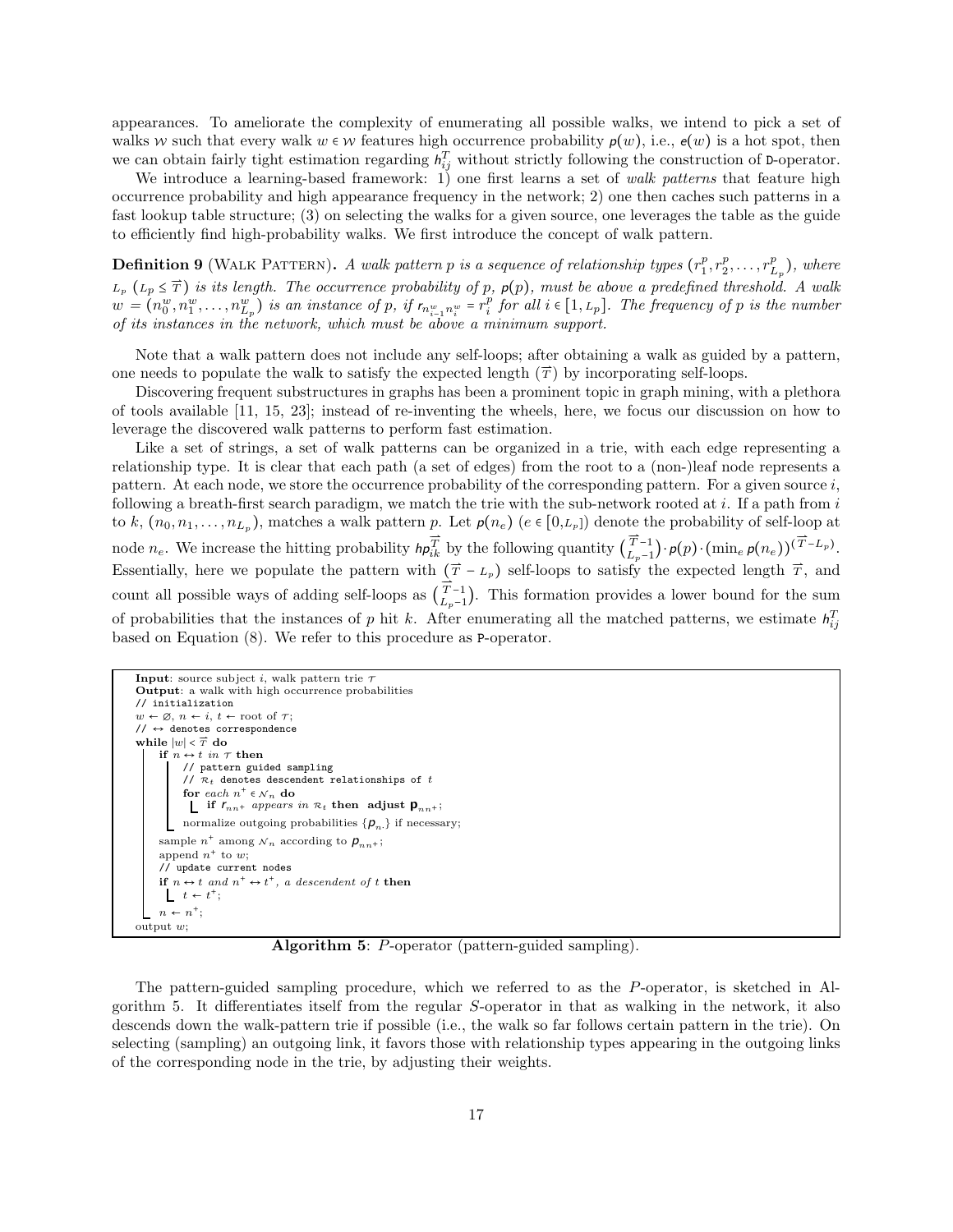## 5 Implementation of Library

In this section, we show how to implement the library of operations based on the set of atom operators introduced in Section 4. We are not arguing that this library is comprehensive; however, it is readily extensible: new operations can be constructed by composing the atom operators.

| operator                     | input                              | output                                                                               |
|------------------------------|------------------------------------|--------------------------------------------------------------------------------------|
| $J$ (join)                   | source i, sink(s) $j(\mathcal{J})$ | residual information of <i>i</i> at $j(\mathcal{J})$                                 |
| $M$ (merge)<br>$D$ (diffuse) | $\sin k$ <i>i</i><br>source $i$    | sources $\tau$ with high leakage to $i$<br>sinks $\sigma$ with high leakage from $i$ |
| $X$ (cross)                  | subjects $\mathcal I$              | objects $\tau$ accessible to $\tau$                                                  |
| $A$ (alarm)                  | subjects $\mathcal I$              | alarms associated with $\sigma$                                                      |
| $R$ (refer)                  | object $i$                         | objects $\tau$ depending (transitively) on j                                         |
| $R$ (refer)                  | object $i$                         | objects $\tau$ depended (transitively) by j                                          |

Table 1: List of atom operators.

Following, we show how to compose these atom operators to form high-level operations. Using these atom operators, we propose an expressive algebra framework. We use  $i, j, k$  to denote individual node,  $\tau, \tau, K$ to represent sets of nodes. In addition to the atom operators introduced in Section 4, we further introduce three simple operators, X-operator (cross), which returns accessible objects for given subjects following internetwork links, R-operator (refer), which returns the referred (or referring) objects by a given object, and A-operator (alarm), which returns the set of alarms associated with a set of subjects. Also, we use ⊗ to denote the composition of two operators, and ⊙ to denote an iterator which iterates over the set of elements. The list of operators is shown in Table 1.

### Operation 1: Prior-Flow Estimation

### $J(i, X \otimes M(i))$

For given object i and subject j, the operation of *prior-flow* estimation determines the potential information leakage existing in the current socio-information network before an access request  $(j \rightarrow i)$  is granted. The estimation is implemented by composing J-, X- and M-operator. (1) One first applies M-operator to determine the set of source subjects  $\kappa_s$  featuring high information leakage measures to the sink subject j. (2) One then applies **X**-operator over  $\kappa_s$  to find the set of objects  $\kappa_o$  accessible to  $\kappa_s$ . (3) Taking  $\kappa_o$  and i as input, J-operator estimates the residual information of i at  $\kappa_o$ . If the residual information is above certain threshold, the flow is considered as informative enough for  $j$  to learn  $i$  via the network.

#### Operation 2: Posterior-Flow Estimation

## $J(i, X \otimes M(\odot D(j)))$

For a given access request  $(j \rightarrow i)$ , the operation of *posterior-flow* estimation identifies the set of subjects who possess potential access to i because of j. This operation is implemented in the following steps. (1) One first applies D-operator to j to identify the set of sink subjects  $\kappa_s$  featuring high leakage measures from j. (2) For each  $k \in \mathcal{K}_s$ , one follows the procedure of prior-flow estimation (without the inter-network link  $ij$ ) to estimate the flow between i and  $k$ . (3) One then removes those whose prior-flow estimations are above certain threshold; that is, they have potential access to  $i$  even without j's help.

Further, one might intend to evaluate if the grant of access will trigger any *alarm*, a violation of classification/clearance rule. Intuitively, if the posterior-flow estimation indicates that a subject  $k \in \mathcal{K}_s$  now has potential access to i, while  $\text{class}(i) > \text{clear}(k)$ , an alarm is raised.

The second set of operations are designed to support updating social and information networks. In particular, we focus our discussion on *incremental* update, e.g., new subjects/objects are added, new social relationships are created, etc., and similar discussion applies to *decremental* update.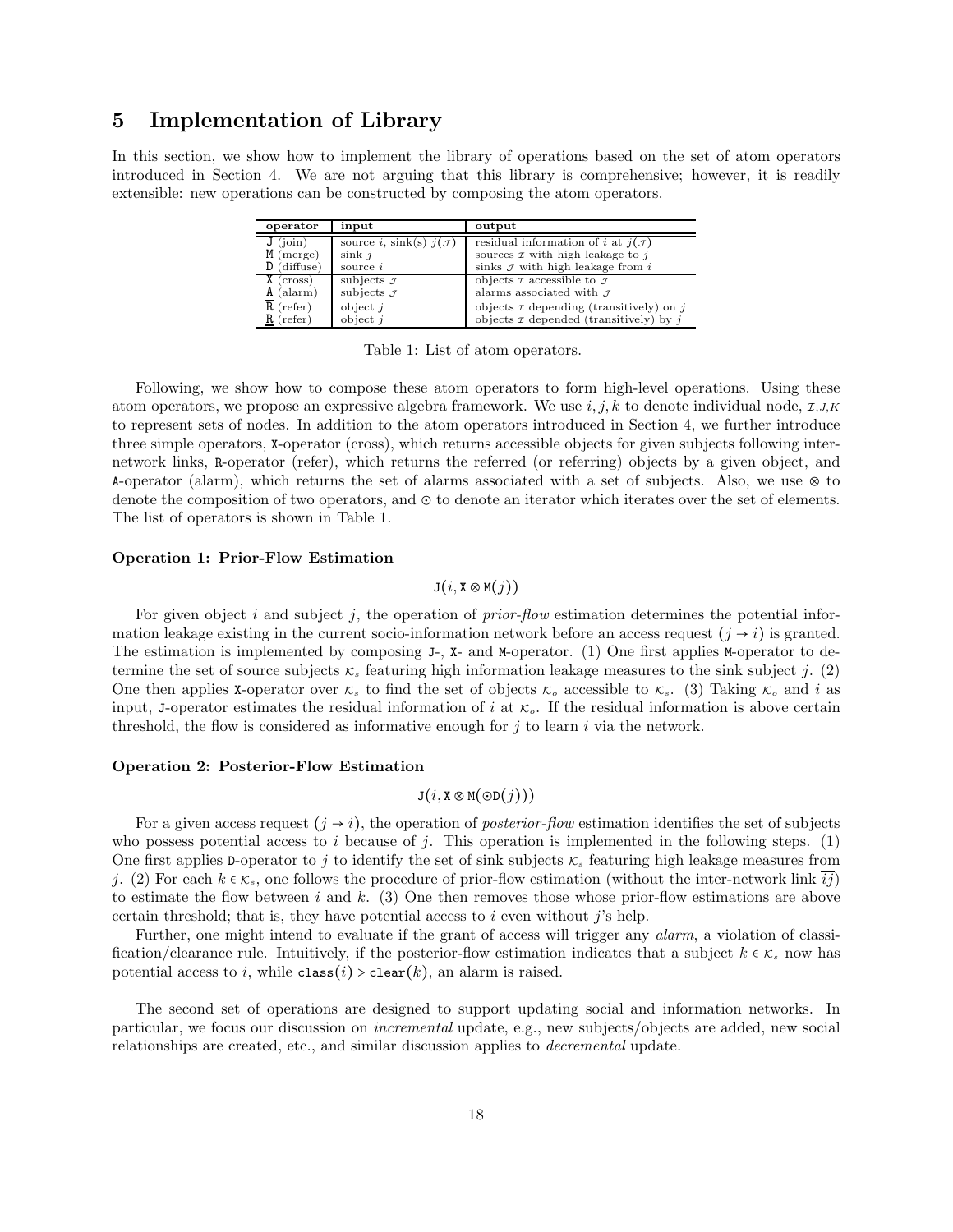#### Operation 3: Adding A New Object

 $J(\Theta_{\mathbf{R}}(j), j)$ 

It is noted that each object may involve in multiple viewpoint information networks depending on its dependency on other objects, e.g., one blog refers to multiple blogs; hence, on inserting a new object, one needs to update all these affected networks. Here, we assume that the objects are inserted according to their orders of dependency; that is, an object can be inserted only after all its dependent objects have been inserted.

(1) Let j be the object to be inserted, one first applies  $\underline{\mathbf{R}}$ -operator over j to identify all objects  $\kappa_o$  directly or indirectly depended by j (closure). (2) For each object  $i \in \mathcal{K}_o$ , one applies J-operator to estimate the residual information of i at j. (3) Meanwhile, one creates a new viewpoint network with j as the single node (root). Note that this operation affects the existing information flow between objects and subjects only through adding new access upon  $j$ , which is implemented mainly by Operation 2.

### Operation 4: Updating A Link in Information Network

 $J(i, \overline{\mathcal{OR}}(j))$ 

This operation updates the degradation rate on a link  $\vec{ij}$  of a viewpoint information network  $g_i^i$ . Clearly, this will affect the estimation of residual information of i at all the objects dependent on this link. Starting from j, one incrementally applies J-operator to update the estimation of residual information at affected objects.

### Operation 5: Adding A New Subject

 $A(D(j))$ 

This operation differs from that of adding a new object in that in social network, information flows are estimated dynamically; instead, we focus on evaluating if any access-control alarms are triggered. Specifically, an alarm is an object-subject pair, which specifies that the subject *must* not access the object.

(1) One first applies D-operator over the to-be-inserted subject j to identify the set of subjects  $\kappa_s$  with high leakage measures from j. (2) One applies A-operator over  $\kappa_s$  which returns a set of alarms A. (3) One further evaluates if any alarm in  $\lambda$  is triggered by following the procedure of prior-flow estimation.

#### Operation 6: Updating A Relationship in Social Network

This operation updates an existing relationship or adds in a new relationship in the existing social network. Clearly, updating a link could potentially affect the estimation of information leakage for subjects within T -step walk distance. The implementation of this operation is similar to that of Operation 5. The details are omitted here.

## 6 Exploiting Network Evolution

So far, we have been focusing our discussion on estimating information flows for static snapshots of information and social networks; while the actual networks may evolve over time, which makes it imperative to take account of such dynamics in risk estimation. Typically, the evolution of information network is much less evident, compared with that of social network; therefore, we simply apply Operation 3 and 4 introduced in Section 5 to accommodate the update of information network, and concentrate on the impact of social network evolution [16, 17]. In particular, in this paper, we focus on social link creation, given its much higher frequency than other types of evolution.

To take account of the impact of network evolution, one needs to have the prediction model for the link creation process. While studying the concrete prediction model is beyond the scope of this paper; in our experiments, we adopt the model developed in [16], which focuses on predicting "triangle-closing" links that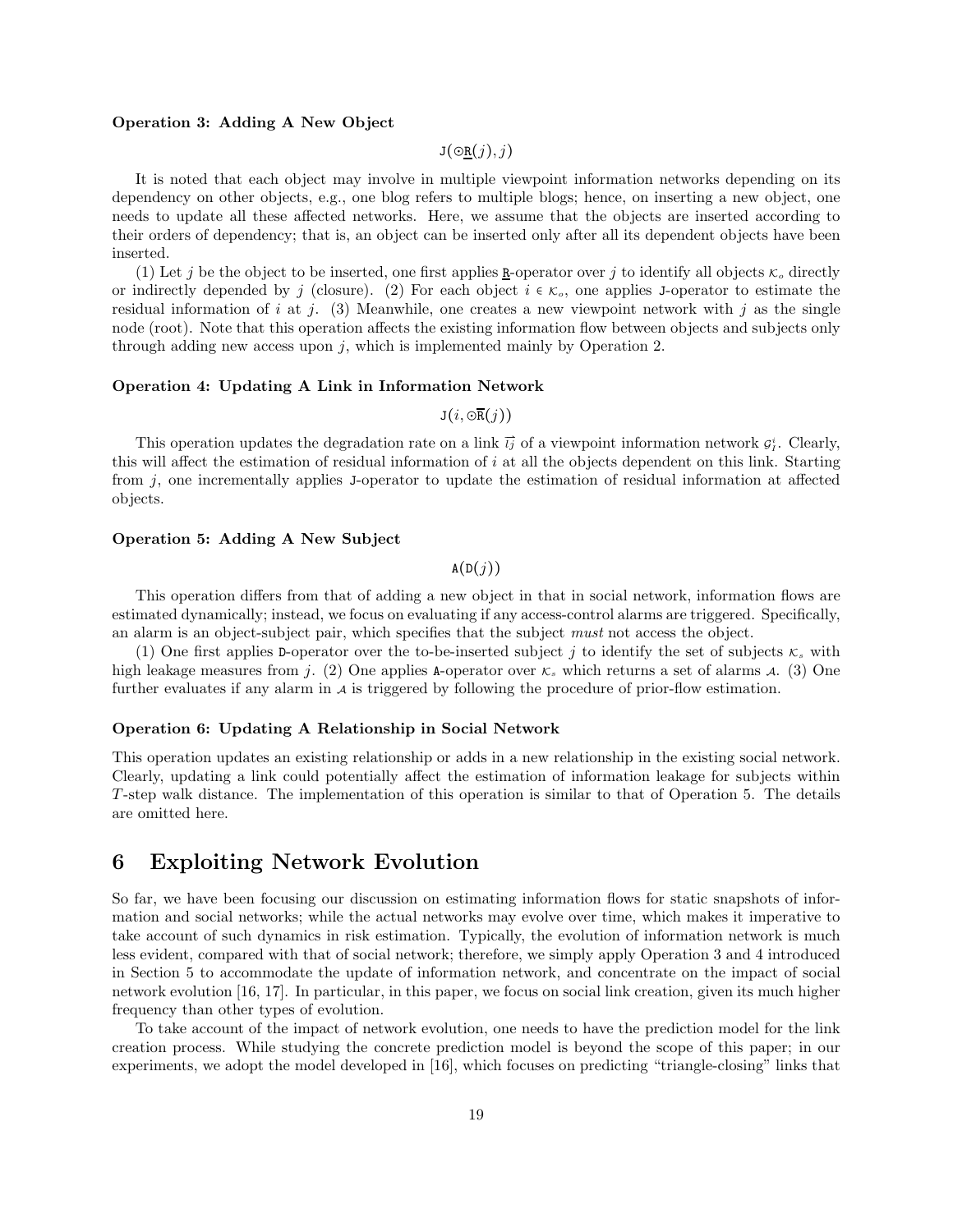

Figure 6: Degree distributions in information and social networks.

connect two-hop-away nodes. A missing mosaic that is imperative for our purpose is the determination of relationship type for the newly created link. We intend to determine the relationship type based on the types of the two links which it "shortcuts". Specifically, we intend to estimate the probability that the link  $i\overline{k}$  takes on type r  $(r \in \mathcal{R})$  given the types of links  $i\overline{j}$  and  $j\overline{k}$  as  $r_{ij}$  and  $r_{jk}$ , respectively,  $p(r_{ik} = r|r_{ij}, r_{jk})$  $(r \in \mathcal{R})$ .

In current implementation, we assume that  $p(r_{ik}|r_{ij},r_{jk})$  follows a Multinomial distribution, with a Dirichlet prior. Specifically, consider the social network  $g_S$  at a specific point. Among triangles with two neighboring (directed) links as  $r_{ij}$  and  $r_{jk}$ , let  $\alpha_r$  denote the number of triangles with the rest link as  $r$  ( $r \in \mathcal{R}$ ). The parameters  $\mu$  of the Multinomial distribution is determined by the following Dirichlet distribution:

$$
p(\mu|g_S) = \frac{\Gamma(\alpha_0)}{\prod_r \Gamma(\alpha_r)} \prod_r \mu_r^{\alpha_r - 1}
$$

where  $\alpha_0 = \sum_r \alpha_r$  and  $\mu_r$  corresponds to type r in the Multinomial distribution. As the network  $g_S$  evolves, one updates  $\alpha$  accordingly.

With the help of this prediction model, we can now incorporate network evolution in estimating potential information leakage. Specifically, when performing an atom operator at time-stamp  $t_0$ , in addition to the current materialized social network, we also consider all implicit links that could be potentially created in a future time window  $W$ ; the information leakage measure, however, is temporally discounted. One possible scheme could be: for a link that would be created at the time-stamp  $(t_0 + t)$ , its weight is discounted by a multiplier of  $\exp(1 - \frac{W}{W-t})$ .

## 7 Empirical Evaluation

This section presents an empirical study of our network-centric access control model. The experiments are specifically designed with the following three objects: 1) we intend to measure the potential risk of information leakage incurred by ignoring the networking relationships among social subjects and information objects; 2) we aim at evaluating the execution efficacy of the library of network-centric access control operations; 3) finally, we attempt to show the impact of network evolution over access control risks and how well our model responds to such network dynamics. We start with describing the datasets and the setup of the experiments.

### 7.1 Experimental Setting

Our experiments used three datasets collected from real-life social and information networks.

The first dataset is an archive of *tweet* messages collected from the Twitter site, over the period of October and November, 2009, which contains 18,617,827 tweets, involving 203,222 users.

The second dataset is the social network corresponding to a subset of IBM employees who participated in the SmallBlue project [18]. The dataset consists of two snapshots of the social network as of January 2009 and July 2009, involving 41,702 and 43,041 individuals, respectively. The personal information regarding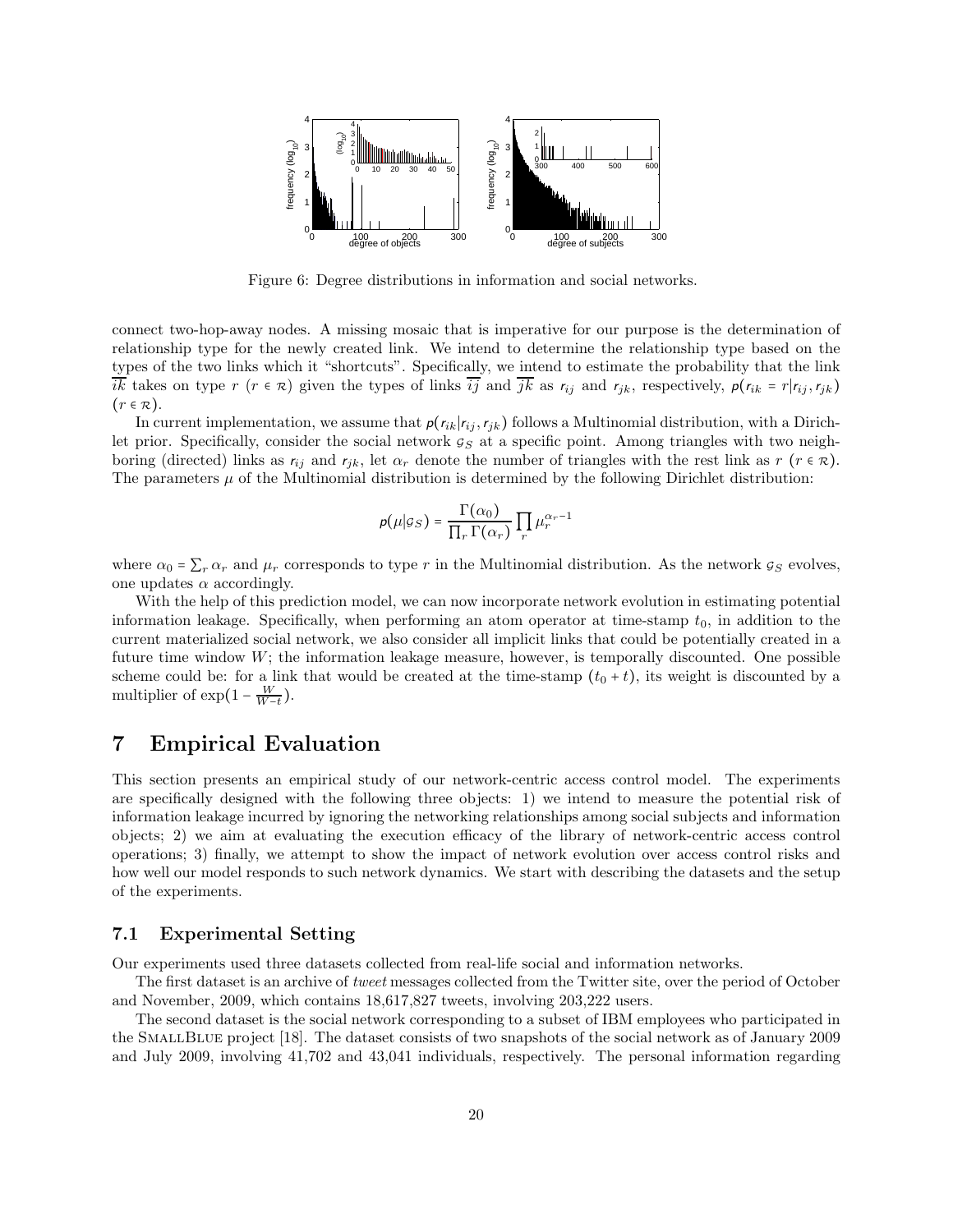|       | Attribute   Description                         |
|-------|-------------------------------------------------|
| email | email address of user s (identifier of subject) |
| url   | url o bookmarked by s (identifier of object)    |
| tags  | bookmark tags made by s regarding o             |
| time  | time-stamp that ${\tt s}$ accesses ${\tt o}$    |

Table 2: Attributes and descriptions.

each individual includes his/her (i) work location, (ii) managerial position, and (iii) social connections with other employees. We consider that such information in combination encodes the social relationships among individuals. Specifically, for two individuals sharing a social connection, we define their relationship type based on (i) if they share a same work location and (ii) their managerial relationship. The degree distribution of the social network is shown in the right plot of Figure 6. It is noticed that the distribution follows a power law-like function fairly strictly.

The third dataset is an archive of bookmarks tagged by the individuals appearing in the first dataset, collected by Dogear [3], a personal bookmark management application that as well supports sharing the community's bookmarks. The archive contains 20,870 bookmark records, relevant to 7,819 urls. Attributes of interest to us are listed in Table 2; in particular, *email* and *url* uniquely identifies a user (a subject) and a webpage (an object), respectively, and *tags* encode the semantics of the object. Let  $\tau_i$  be the collection of tags suggested by users regarding i. We consider the set of objects  $\mathcal{O}_i = \{j | \tau_j \cap \tau_i \neq \emptyset \}$  as the objects depending on *i*. For a given object *i*, we construct its viewpoint information network  $g_i^i$  as a multi-layered network, the objects of each layer corresponding to a *maximum possible* cover of  $\tau_i$ , and the objects are selected in a greedy manner to maximize the current cover. There is a directed link between two objects  $k$ and j at two adjacent layers if  $\tau_k \cap \tau_j \neq \emptyset$ , and the weight  $w_{kj}$  is defined as  $w_{kj} = |\tau_k \cap \tau_j|/|\tau_k|$ . The degree distribution in such viewpoint networks is shown in the left plot of Figure 6. Compared with social network, this distribution demonstrates more irregular patterns; certain high degrees appear with high frequencies.

All the core algorithms (the library of operations) are implemented in Java. The experiments are conducted on a workstation with 2.80GHz Intel Celeron CPU and 512 MB RAM, running Windows XP.

### 7.2 Experimental Results

### Validity of Leakage Model

In the first set of experiments, we use the Twitter dataset to validate the covert flow model on real subject and object network platform. We set up the experiments as follows. On Twitter, the subject network is constructed according to the following/followed relationships: one user (subject)  $s_i$  opts to follow another user  $s_j$  if  $s_i$  wishes to receive messages (*tweets*) from  $s_j$ ; also,  $s_i$  can "leak" (*re-tweet*) the tweets from  $s_j$ , which may be further leaked by followers of  $s_j$ . Clearly, such leakage can happen between two remotely connected subjects due to the network effects. We intend to apply the covert flow model to quantify the likelihood that the information (tweets) possessed by one subject leaks to another subject in the network, and compare the estimated covert flow with actually measured leakage (number of re-tweets). We use the data corresponding to October, 2009 to collect the overall statistics regarding each subject, particularly the number of received tweets and among them the number of re-tweets, which we use to set up the parameters  $\{w\}$  and  $\{c\}$  in Section ??. We apply the model to predict the leakage likelihood for the period of November, 2009.

For a specific pair of users  $s_i$  and  $s_j$ , we consider the severity of leakage as the number of re-tweets  $s_j$ posts with original tweets from  $s_i$  during the period of November, 2009. For each observed leakage severity, Figure ?? shows the corresponding estimated covert flow (leakage likelihood) averaged over pairs of users demonstrating such severity. One can notice the high correlation between the estimated flow and the actual leakage severity, indicating that the covert flow model captures the essence of leakage patterns. Further, we look at individual level comparison of estimated covert flow and observed leakage severity. We randomly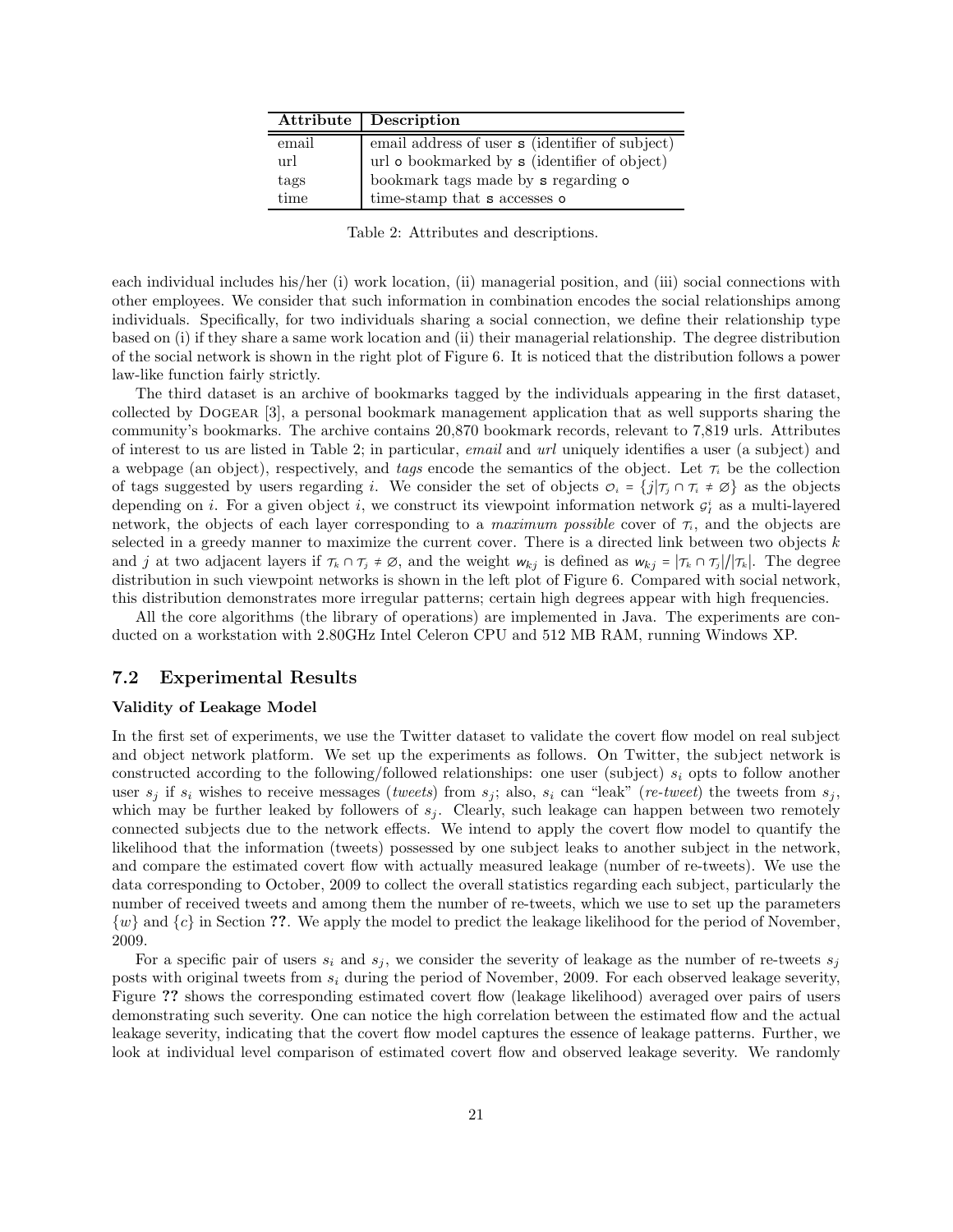

Figure 7: Individual level comparison of estimated covert flow and observed leakage severity.



Figure 8: Covert information flows measured at different time-stamps.

pick two (sources) users, measure the leakage severities to the rest users, and compare the results with the suggested likelihood by our model. As shown in Figure 7, it is noticed that the predicted "peaks" match well with the actually measured results. Note that we are not attempting to model the actual leakage quantity (e.g., the number of re-tweets here); instead, our model strives to offer commensurate leakage indication which may be configured to fit application-dependent semantics. The concrete mechanism is beyond the scope of this paper.

### Impact of Covert Flow

Next, we intend to evaluate the impact of covert flow existing in the social and information networks over the risk estimation in access control, more specifically, the risk of information leakage that would be underestimated if ignoring the network effects among subjects and objects.

We use the SmallBlue and Dogear datasets to construct the subject-object networks (details in Sec-



Figure 9: Distribution of covert flows of 5K randomly generated requests (leakage likelihood 0.5).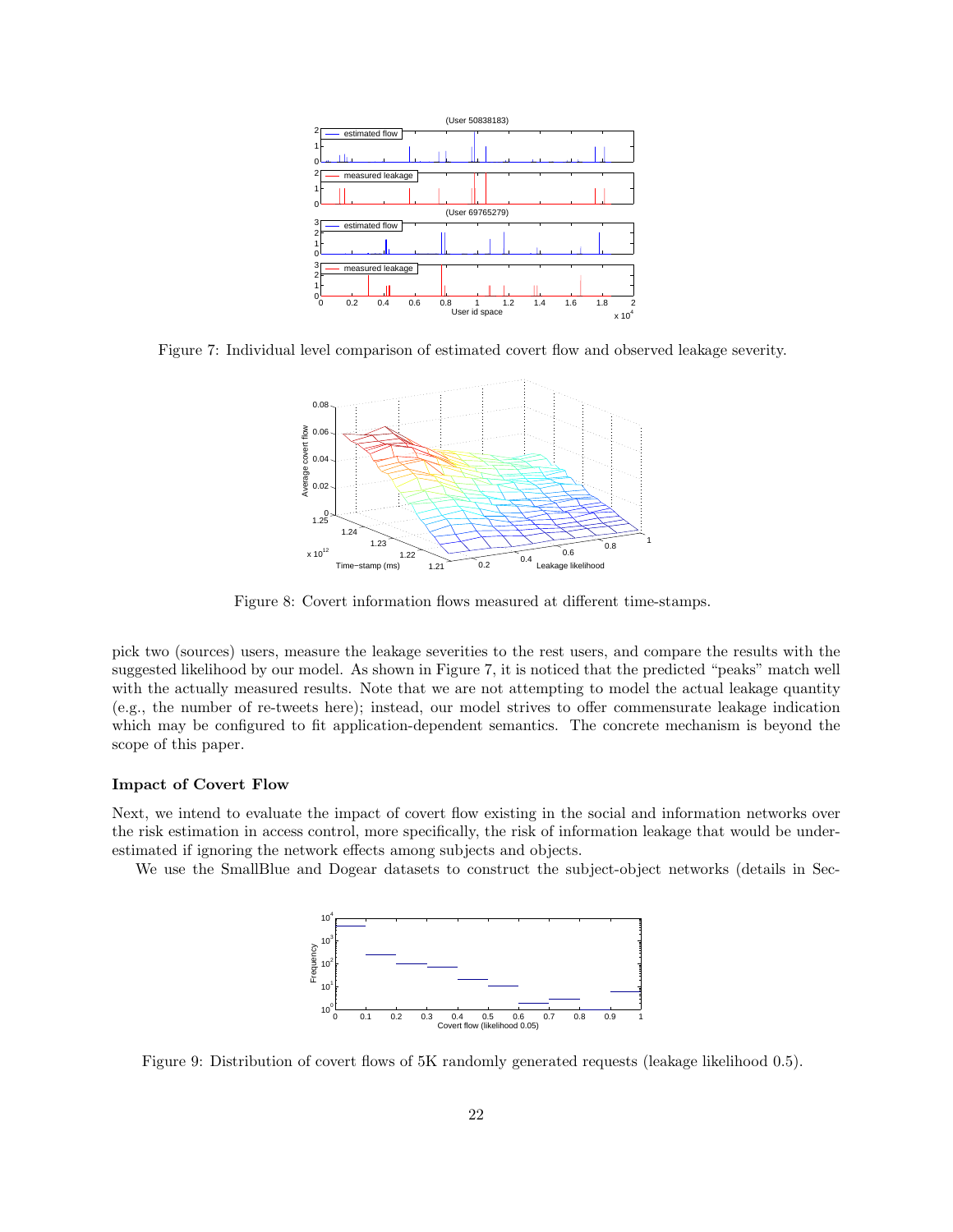

Figure 10: Potential information flows measured at different time-stamps.

tion ??). We consider an bookmarking action as an access; hence, each access request q is associated with a time-stamp,  $t_q$ . At each specific time-stamp  $t^*$ , we assume that the set of requests with time-stamp smaller than  $t^*$ ,  $\{q|t_q \leq t^*\}$ , have been granted. At each  $t^*$ , we randomly generate a set of access requests, and evaluate the covert flows with respect to these requests.

More concretely, we consider the history from 12/01/2005 to 07/20/2009, 20,870 access requests in total. At a step of 1,000 access requests, we evaluate the covert flows for 5K randomly generated requests. The trend of average covert flow with respect to time-stamp and leakage likelihood is plotted in Figure 10. It is noticed that as more requests are granted, the average covert flow increases significantly. This is explained by that the newly-created inter-network links between object and subject networks generally increase the covert flow capacity between the two networks, which also implies the non-negligible impact of the network effects among subjects and objects over access control risk estimation.

We look further into the distributions of covert flows of subject-object pairs. For the time-stamp 07/20/2009, we measure the covert flows for 5K randomly generated requests. Figure 11 shows the result. The distribution demonstrates a long tail, which is attributed to the heterogeneity of subject and object networks; that is, there exist "hot" spots in both networks, which feature large covert flows; the existence of "hot" spots necessitate careful risk estimation before making access control decisions.

#### Risk of Potential Information Leakage

In this set of experiments, we intend to evaluate the impact of potential information flow existing in the social and information networks over the risk estimation in access control infrastructure, more specifically, the risk of information leakage that would be under-estimated if ignoring the networking relationships among social subjects and information objects.

Specifically, each access request q is associated with a time-stamp,  $t<sub>q</sub>$ . For each specific time-stamp  $t^*$ , we assume that the set of requests with time-stamp smaller than  $t^*$ ,  $\mathcal{Q}_{t^*} = \{q | t_q \leq t^* \}$ , have been granted. At each  $t^*$ , we randomly generate a set of access requests; with respect to these requests, we evaluate the potential information flows (in the scale [0, 1]).

More concretely, we consider the access history from  $12/01/2005$  to  $07/20/2009$ ,  $20,870$  access requests in total. At a step of 1,000 access requests, 'we evaluate the potential information flows for 0.5k randomly generated requests. The trend of average information flow and its deviation are plotted in Figure 10. It is noticed that as more requests are granted, the average potential information flow increases significantly. This is explained by the fact that the newly-created inter-network links between information and social networks generally increase the flow capacity between the two networks, which also demonstrates the nonnegligible impact of the networking relationships among information and social networks over access-control risk estimation. It is also interesting to notice the increasing deviation of potential information flow, which is attributed to the heterogeneity of social and information networks. That is, there appear "hot" spots in both networks, which feature large incoming or outgoing information flows; while, correspondingly, "cold"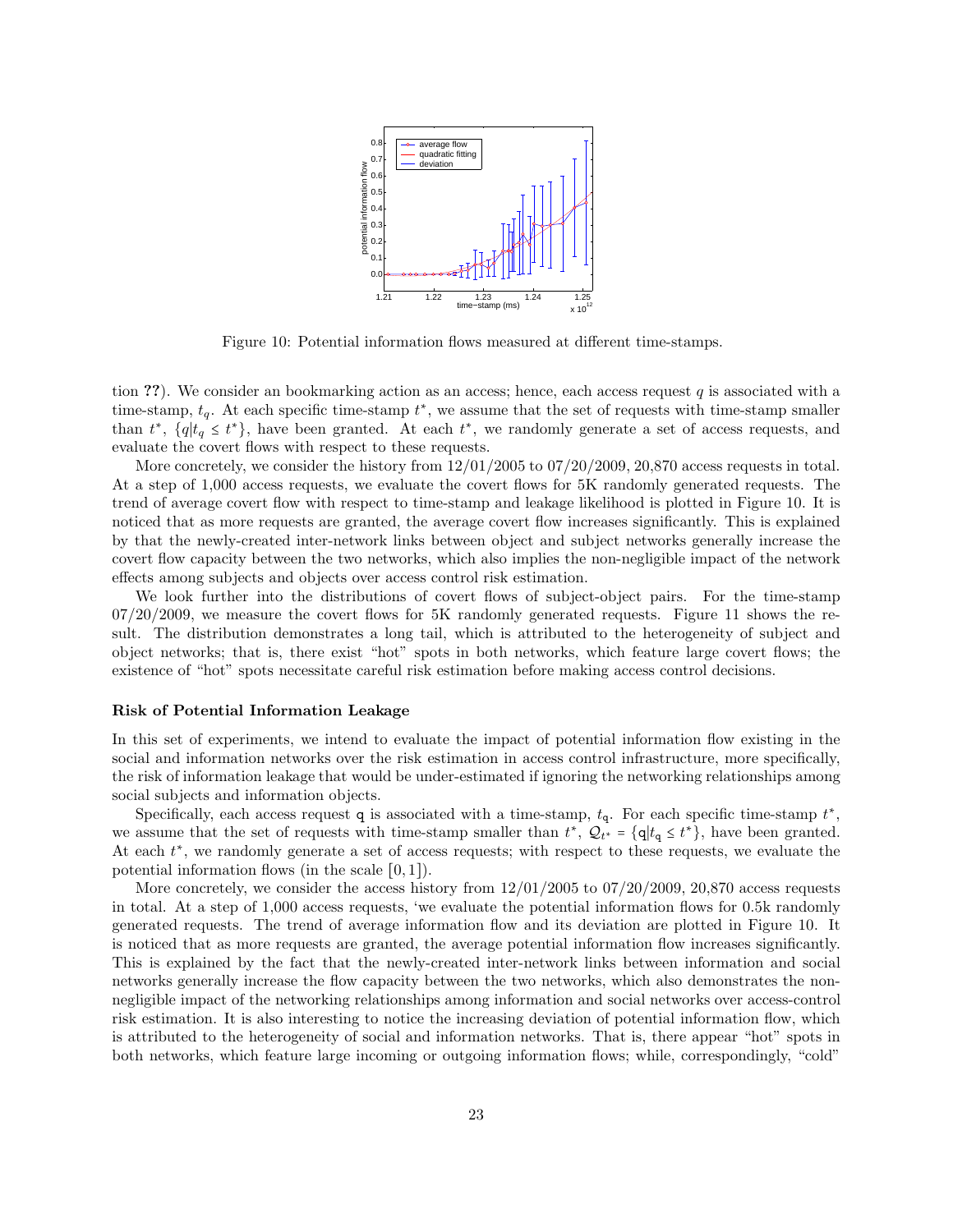

Figure 11: Distributions of outgoing information flows (for objects) and incoming information flows (for subjects).



Figure 12: Average execution time and relative estimation error per operation for varying maximum hop radius and number of objects. Default parameter setting: maximum hop radius 6, number of target objects 5.

spots feature insignificant flows.

To validate our conjecture, we look further into the distributions of outgoing (for objects) and incoming (for subjects) information flows. In specific, for the time-stamp  $07/20/2009$ , we evaluate the potential information flows for 2,000 randomly generated access requests, and calculate the average information flows for the involved objects and subjects. Figure 11 shows the distributions of outgoing and incoming information flows. It is clear that both distributions feature long tails, and the majority of the weights concentrate around the flow rate of 0.35. The existence of "hot" spots necessitate careful risk estimation before making accesscontrol decisions.

#### Efficacy of Risk Estimation Operations

In the second set of experiments, we are interested in measuring the efficacy of the proposed risk-estiamtion operations. We intend to study how these operations scale with (1) the network complexity (in terms of intra-network and inter-network links), (2) the required estimation accuracy, and (3) the trade-off between space and time complexities.

Each operation in the library is constructed by composing a set of atom operators; meanwhile, the three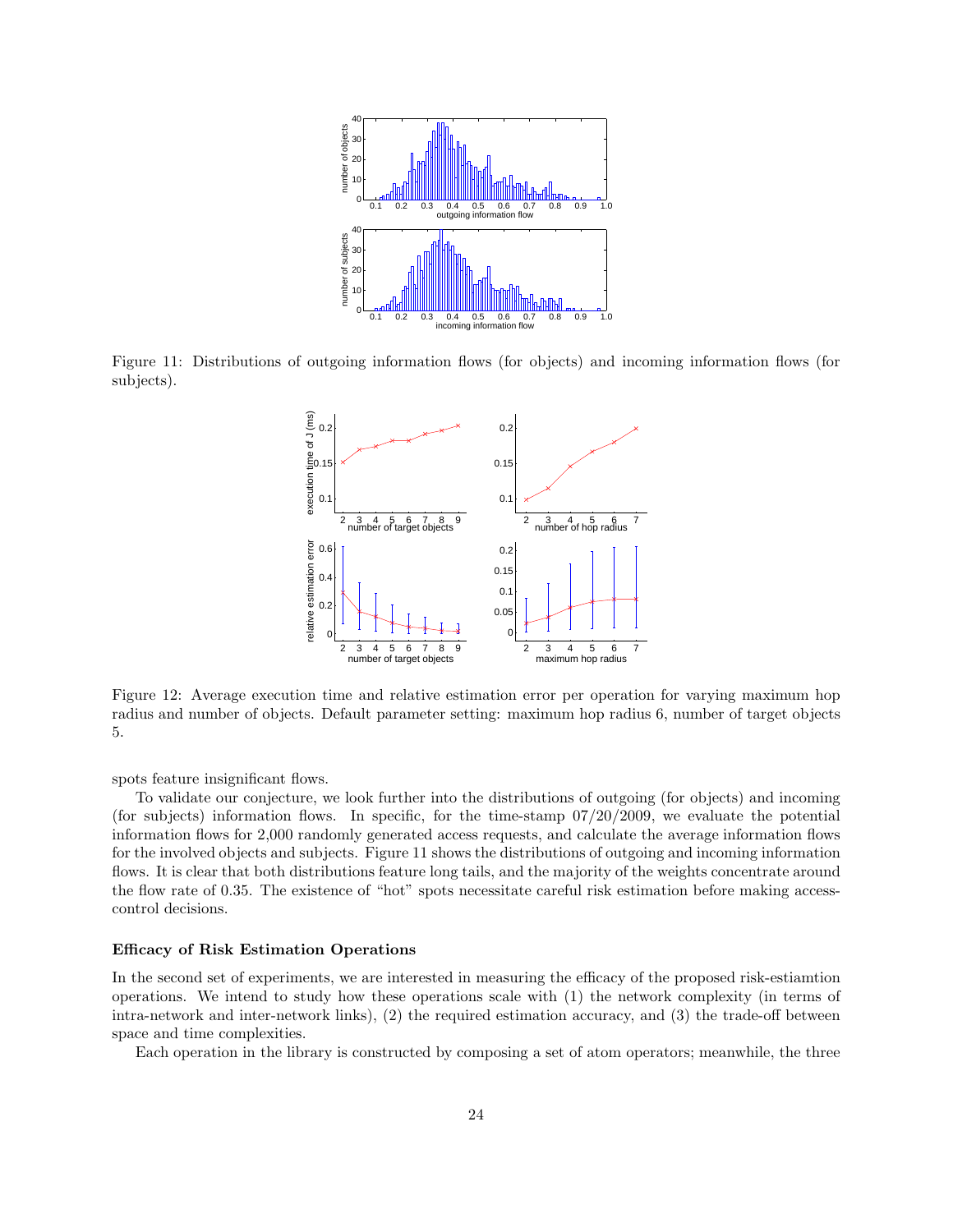

Figure 13: Average execution time and relative estimation error of D-operator and P-operator under varying cached walk length  $L_c$ . Default setting:  $L_m = 5$ ,  $N = 1000$ , minimum support = 0.05.



Figure 14: Average execution time and relative estimation error of D-operator under varying sample size N  $(L_c = 3).$ 

factors above influence each atom operator in significantly different manners, making it fairly difficult to directly characterize their overall impact over the scalability of each operation. Hence, instead of attempting to directly study the efficacy of each operation, we focus our discussion on the level of atom operators. Due to the space limitation, in the set of atom operators  $\{J, E, M, D, P\}$ , we particularly concentrate on J-, D- and P-operator, given the more complicated trade-offs involved in their implementation.

We start with J-operator, which estimates the upper bound of residual information regarding a source object i in a set of target objects  $\mathcal{J}$ . We measure the scalability of J-operator along two orthogonal dimensions: (1) the cardinality of  $\mathcal{J}$ , i.e., the number of targets, and (2) the maximum hops of  $\mathcal{J}$  to the source i. In the first case, for a given  $i$ , we fix the maximum hops  $(6 \text{ in our current implementation})$ , randomly generate certain number  $(|\mathcal{J}|)$  of sinks, and perform J-operator. In the second case, for a given i, we fix the cardinality of J (5 in our current implementation), but vary the maximum hops.

The result is shown in Figure 12. It is clear that the average execution time of J-operator is an increasing function of both the number of target objects and maximum hop radius and ; however, the growth rates in both cases are non-significant. For example, as the maximum hop radius grows from 2 to 7, which virtually includes the whole information network, the average execution time only increases from 0.1 to 0.2 ms.

In both cases, we also measure the relative estimation error of J-operator. Given a source object i and a set of target objects  $\mathcal{J}$ , let  $\tau_{\mathcal{J}} = \cup_{j \in \mathcal{J}} \tau_j$  denote the set of tags associated with  $\mathcal{J}$ . We use  $r = \frac{|\mathcal{T}_{\mathcal{J}} \cap \mathcal{T}_i|}{|\mathcal{T}_i|}$  $\frac{\mathcal{T}^{(1)}[T_i]}{T_i}$  as the exact residual information of i existing in  $\mathcal{I}$ . Let r' be the estimated upper bound of r. The relative estimation error is measured by  $(r'-r)/r$ . The bottom row of Figure 12 shows the relative estimation error as functions of the number of target objects and maximum hop radius. It is noticed that the relative error is a decreasing function of the cardinality of target objects, and the deviation shrinks as well. This is explained by the fact that the set of target objects is selected at random, a larger cardinality implies more residual information, i.e., the estimated upper bound appoximates the exact value better. Meanwhile, as expected, the estimation upper bound tends to become looser as the maximum hop radius increases, though with non-significant growth rate.

Given a social network and a given  $i$ , D-operator and P-operator essentially evaluate the  $i$ -th row in the hitting-time matrix  $H^T$ ,  $H_i^T$ . D-operator is constructed by composing a random sampling scheme and the cached information generated by M-operator; while P-operator leverages the previous learned walk patterns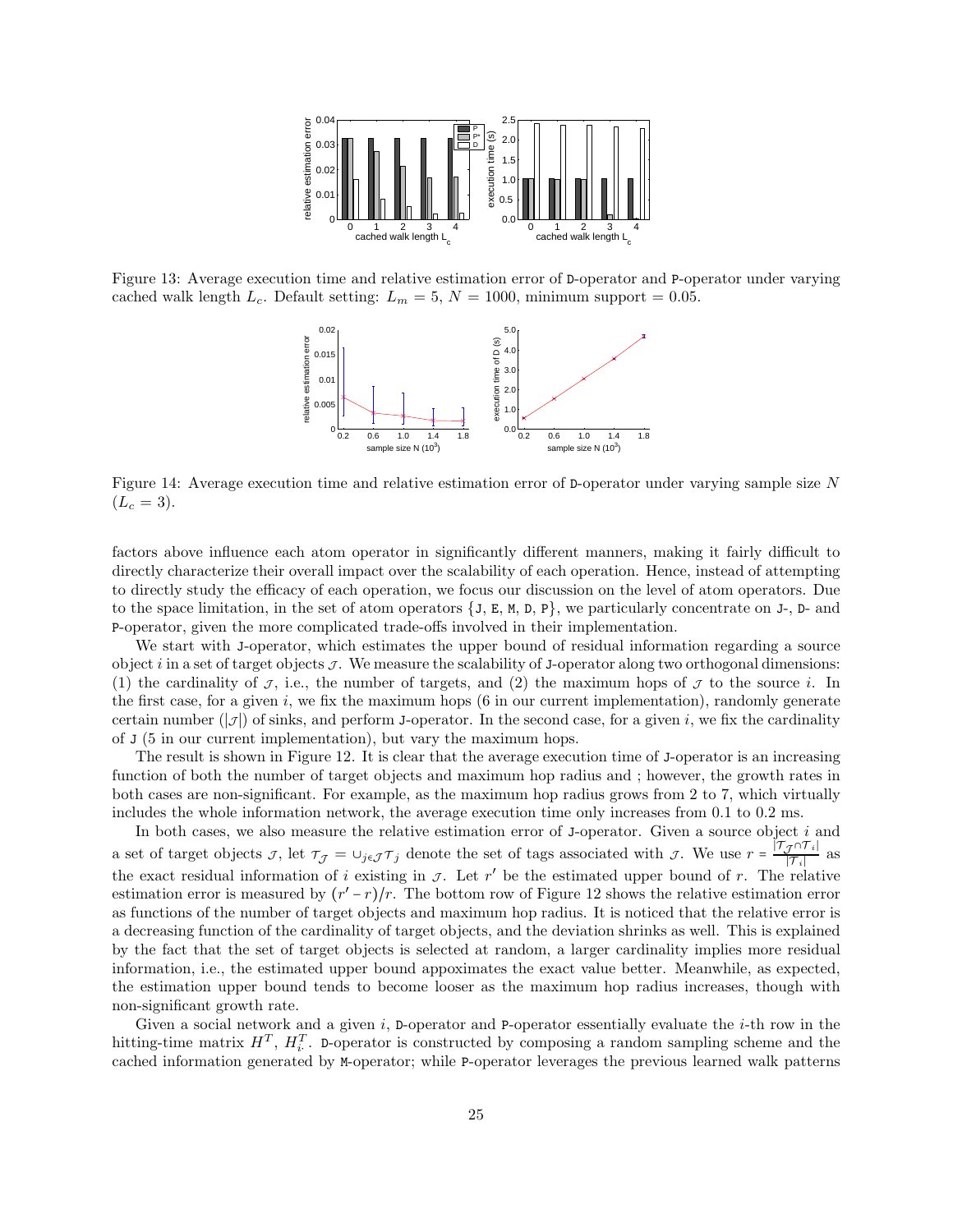

Figure 15: Average execution time and relative estimation error of P-operator under varying minimum support  $(L_c = 3)$ .



Figure 16: Total and average number of new relationships with respect to the degrees of their connected subjects.

to simulate the sampling procedure. In this set of experiments, we intend to evaluate the impact of the following factors over the execution efficiency and estimation accuracy of D-operator: (1) for fixed maximum walk length  $L_m$ , the cached walk length  $L_c$  (by M-operator), (2) the required estimation accuracy ( $\epsilon$ ,  $\delta$  in Theorem 3), which is transformed to the sample size  $N$ , and  $(3)$  the minimum support for the learned walk patterns (for P-operator). The default setting of the parameters is:  $L_m = 5$ ,  $\epsilon = 0.02$ ,  $\delta = 0.2$ ,  $L_c = 3$ , and minimum support  $= 0.05$ .

The impact of  $L_c$  is shown in Figure 13, where P, P<sup>\*</sup> and D represent P-operator only, P-operator plus cached information, and D-operator, respectively. As expected, for fixed walk length, the cached intermediate result  $(L_c)$  significantly boosts up the estimation accuracy for both D and P. For example, for D-operator, when  $L_c$  reaches 4, the estimation error is almost non-noticable. Meanwhile, its impact over the execution time is less significant for D-operator than that for P-operator. This is explained by the fact that in D, each walk is executed completely until it hits the target or the maximum walk length is reached, while in P, the search stops once it hits a cached node. One can also notice that P-operator achieves estimation accuracy comparable to that by D-operator, but with considerable saving on execution time.

Further, we study the influence of sample size N over the performance of D-operator. The sampling operation dominates the complexity, which is demonstrated in Figure 14. Also, the sample size has nonneglectable impact over estimation accuracy. We observed that in most cases,  $N = 2 \sim 3k$  provides sufficient sample size. The impact of minimum support over P-operator is shown in Figure 15. It is interesting to notice that the estimation error demonstrates a "V" shape as the minimum support varies from 0.02 to 0.1. It is explained by that when the support is extremely low, a large number of trivial patterns are preserved, resulting in too many low-quality matches; while the support is overly high, only few extremely frequent patterns are maintained, leading to a number of missing matches.

#### Incorporation of Network Evolution

One critical feature that makes our access control paradigm useful is its capability of incorporating predicted network evolution in current risk estimation procedure. While measuring the accuracy of prediction model is orthogonal to this paper, here, we measure the tolerance of our model against prediction error; that is, given reasonable prediction accuracy, how well can our model produce accurate estimation in terms of overall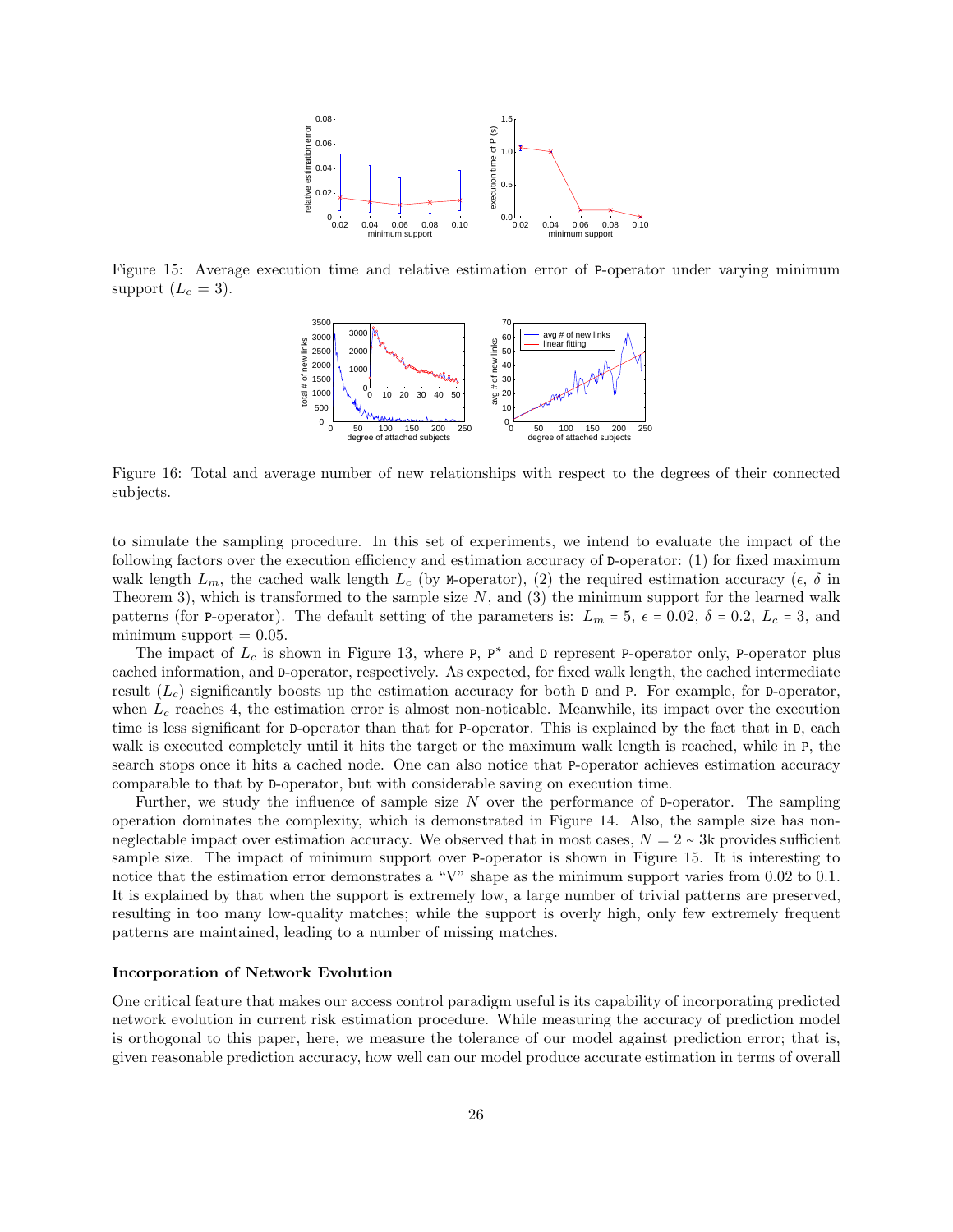

Figure 17: Fractions of new relationships with respect to the hops of their connected subjects and the attachment probabilities, where  $\infty$  indicates that two subjects are disconnected in the original network.



Figure 18: Relative estimation error with respect to the precision and recall of 2-hop link prediction model, where no prediction is employed in the baseline approach.

information flow.

Specifically, we take two snapshots of the social network as of January 2009 and July 2009, and consider the set of individuals appearing in both snapshots as the pool of subjects, which contains 32,028 individuals. From January 2009 to July 2009, 81,592 new relationships were created among these subjects. Figure 16 demonstrates the characteristics of these newly created links. It is noticed that 1) a majority of new relationships are attached to subjects with low degrees, which is possibly attributed to the power lawlike distribution of degrees, and 2) the average number of new links per subject grows approximately linearly with respect to its current degree, i.e., "the rich get richer". Further, we study the locality of edge attachment with result shown in Figure 17. We measure the number of hops each new relationship spans, i.e., the length of the shortest path between the attached subjects. The left plot shows the fraction of new relationships corresponding to each hop distance  $h$ , and the right one normalizes this count by the total number of subjects at h hops, which counters the impact that the number of long-range neighbors grows exponentially. It is clear that in both plots, the fractions of new relationships decays exponentially in the hops, and a majority (over 51%) of new relationships span 2 hops, i.e., triangle-closing relationships.

Given such a large fraction of triangle-closing relationships, we assume a prediction model, e.g., [16], focusing on predicting 2-hop spanning relationships. We intend to study the robustness of our estimation model against the prediction error incurred by the prediction model. Specifically, for 0.5K randomly generated access requests, we measure the latent information flow over the snapshot social network as of July 2009 (exact flow), and compare it with that measured over the snapshot social network as of January 2009, in conjunction of the prediction model (estimated flow). We evaluate the relative estimation error as functions of the precision and recall of the prediction model, with default recall and precision set as 0.5. The result is shown in Figure 18. In both cases, the estimation made by baseline approach (without prediction) over the snapshot of January 2009 considerably deviates from that over the snapshot of July 2009; the relative estimation error reaches around 0.9. Employing the prediction model significantly improves the accuracy of information flow estimation; even with recall as 0.2, the average error is reduced around 0.2. However, as the precision (or recall) increase, the further accuracy improvement is slow; this is explained by that the model only considers 2-hop links, while other types of links account for 49% of new relationships.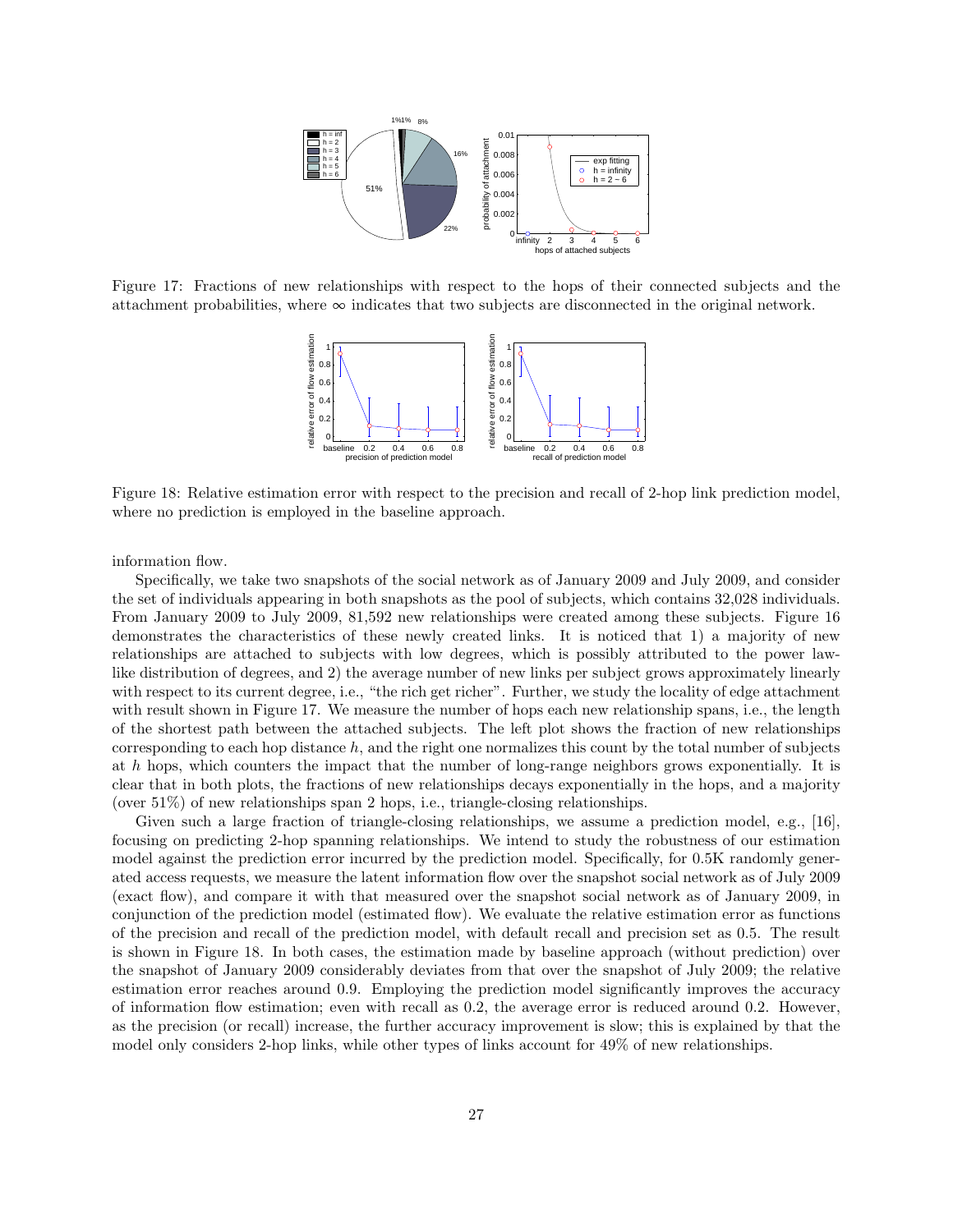## 8 Conclusion

In this paper we have described a novel network-centric access control paradigm that explicitly accounts for network-effects in information flow. We have shown that our approach is flexible and scalable by developing a suite of composable operators that can estimate prior and posterior information flow on social and information networks. We believe that examining access control models in terms of prior and posterior flows offers fundamentally new insights and opens up new possibilities in risk-based access control.

While our approach is rich and flexible, several challenges need to be addressed before it can be readily adopted. (1) Measures of information flow on each network edge (subject-subject and object-object). We have shown that several traditional access control models (such as MLS, RBAC, Chinese-wall like policies, etc.) may be encoded by suitably introducing 0/1 edge weights in our model; however, in order to meet our ambitious objective of risk estimation, it may be required to assign fractional edge weights (say, based on the rate of information diffusion between two subjects in the social network). While there may be several measures that can be used to derive such fractional weights, it is challenging to quantify such measures and to identify which of these measures are most effective. (2) Sensitivity to social network. We believe that our proposed approach is robust against small errors inherent in social network data; however, formal robustness analysis of our proposal is essential to quantify the efficacy of our approach when social/information network may be corrupted by an adversary. (3) Risk estimation usage. While our approach facilitates risk estimation, it may be quite challenging to use such risk estimates in performing access control decisions (e.g., do we use a threshold policy on risk estimates, if so, what is the right threshold; do we use a budget based policy that attempts to bound aggregate risk estimates, etc.).

## References

- [1] British spy chief's cover blown on Facebook: http://www. reuters.com/article/internetnews/idustre56403820090705.
- [2] facebook Press Room: http://www.facebook.com/press.
- [3] Lotus Connections Dogear: http://www.ibm.com/dogear.
- [4] D. Aldous and J. A. Fill. Reversible markov chains, 1994.
- [5] Anonymous. Network-centric access control technical report, 2009.
- [6] D. E. Bell and L. J. LaPadula. Secure computer system: unified exposition and multics interpretation. In *MITRE Corporation*, 1976.
- [7] C. M. Bishop. *Pattern Recognition and Machine Learning (Information Science and Statistics)*. Springer-Verlag New York, Inc., 2006.
- [8] M. Brand. A random walks perspective on maximizing satisfaction and profit. In *SIAM'05: Proceedings of SIAM Conference on Optimization*, 2005.
- [9] D. D. F. Brewer and D. M. J. Nash. The chinese wall security policy. *IEEE Symposium on Security and Privacy*, 0:206, 1989.
- [10] P.-C. Cheng, P. Rohatgi, C. Keser, P. A. Karger, G. M. Wagner, and A. S. Reninger. Fuzzy multi-level security: An experiment on quantified risk-adaptive access control. In *SP '07: Proceedings of the 2007 IEEE Symposium on Security and Privacy*, 2007.
- [11] L. Dehaspe, H. Toivonen, and R. D. King. Finding frequent substructures in chemical compounds. AAAI Press, 1998.
- [12] J. Edmonds and R. M. Karp. Theoretical improvements in algorithmic efficiency for network flow problems. *J. ACM*, 19(2):248–264, 1972.